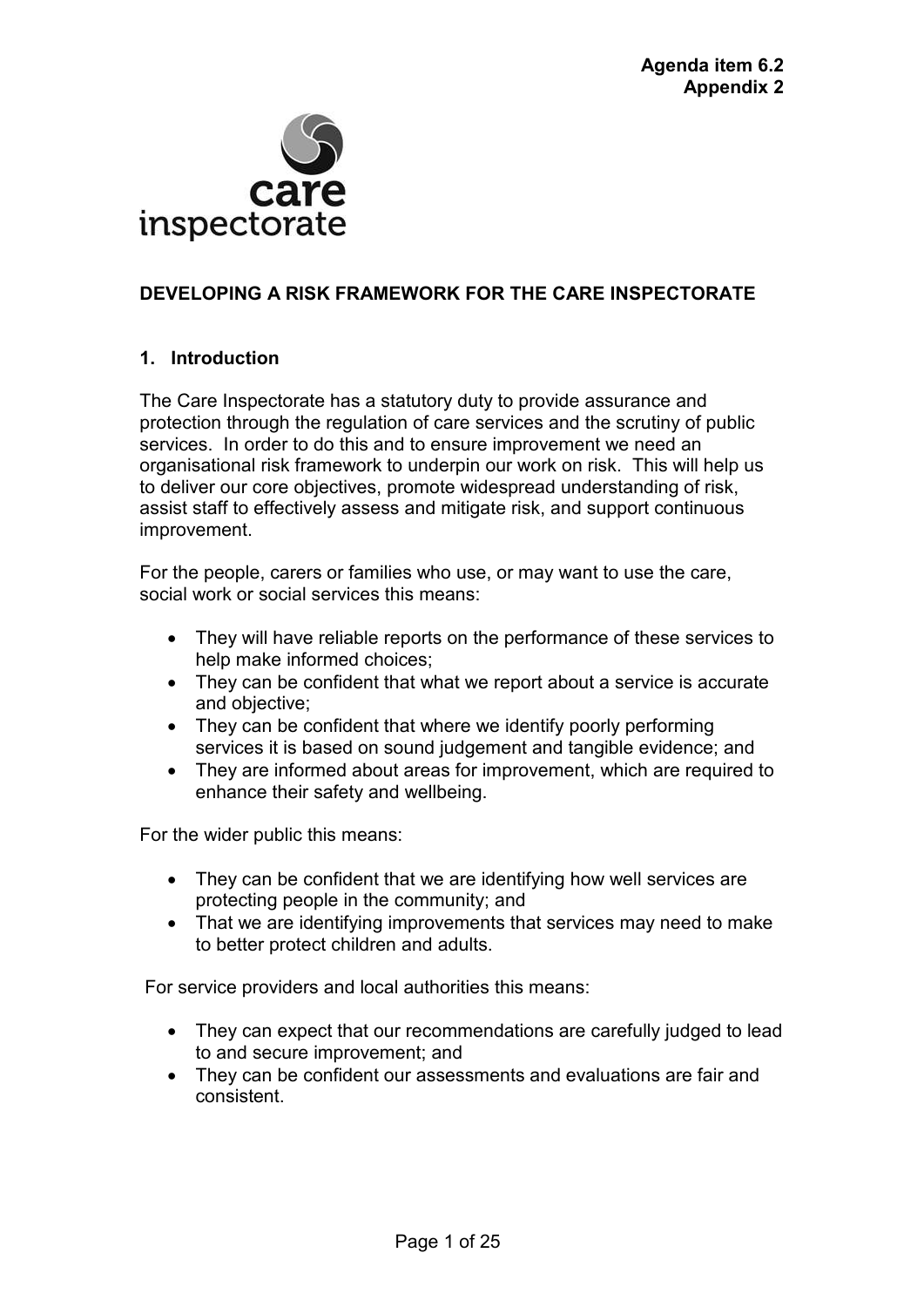For inspection staff this means that they can be:

- confident in identifying, analysing and mitigating risk;
- respond well to challenge: and
- more efficient and effective in targeting areas of risk and poorly performing services.

#### **Outcomes of adopting a Risk Framework**

In line with the above, we intend that the following outcomes will be achieved in adopting a risk framework;

*1. We identify and address risks as a core aspect of the way we carry out regulatory, scrutiny and improvement work.* 

*2. We have a high level of confidence in the way we identify, analyse and mitigate risk.* 

*3. The way we assess and mitigate risk is fair.* 

*4. We are able to respond well to challenge.*

*5. Our risk assessments promote the rights and views of people who use services, their families and carers.* 

*6. We assess and mitigate risk efficiently and effectively.*

*7. We are confident our assessments identify poorly performing services and through our mitigation of risk we support continuous improvement.* 

*8. We are able to identify patterns of risk emerging across the services of a corporate provider, within a locality or nationally.* 

*9. We adopt and promote a balanced approach to risk where people using services are protected, enabled to make informed choices and reach their full potential.* 

## **2. Context**

 $\overline{a}$ 

There has been much written about risk; what it means, how to assess and manage it, and how social care and social work agencies identify and deal with different risk scenarios. In Scotland in recent years, the development of multi-agency approaches to child, adult and public protection has led to the production of national frameworks<sup>1</sup> and guidance to support and improve

<sup>&</sup>lt;sup>1</sup> For example, Framework for Risk Assessment, Management and Evaluation (FRAME)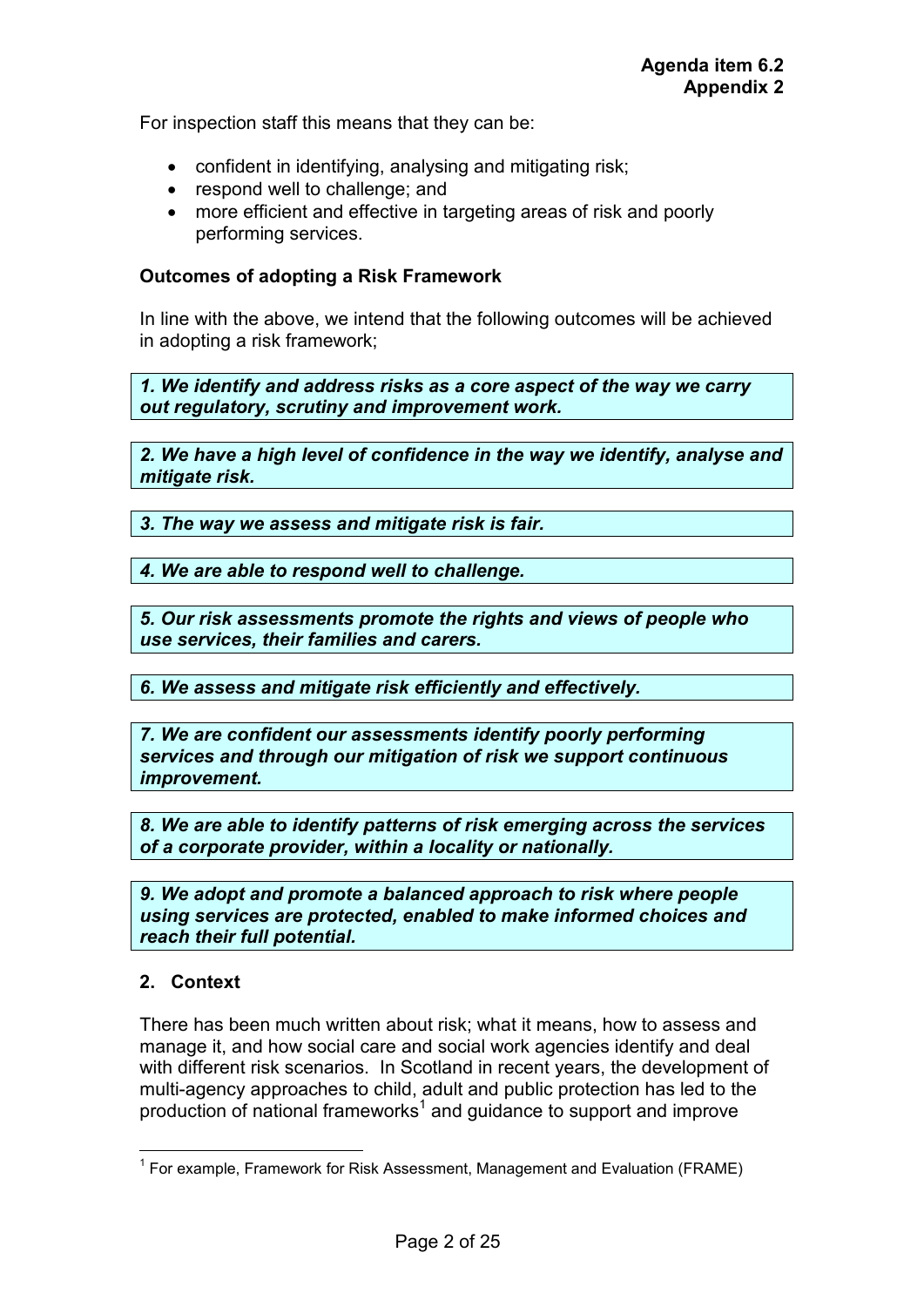proportionate and meaningful risk practice. This is set within the wider context of key social policy including "Getting it right for every child" (GIRFEC)<sup>2</sup>, self directed support<sup>3</sup> and personalisation<sup>4</sup>, and Reducing Re-offending<sup>5</sup>.

To assist us in determining the frequency and nature of inspection, we are proposing to adopt consistent but not uniform approaches to the identification, analysis and mitigation of risk that are underpinned by a supportive organisational infrastructure. Importantly this approach incorporates a risk enablement approach as we recognise fully that risks are not always negative, especially where people are able to make informed choices.

*"A major inhibiting factor in achieving good outcomes for people in relation to choice and control is operating within a regime where there exists a fear of putting the organisation at risk, both financially, in terms of public relations, reputation or in breach of the law. The most effective organisations are those with good systems in place to support positive approaches rather than defensive ones. The corporate approach to risk that an organisation takes overwhelmingly influences the practices of its workforce." (Department of Health, 2007)* 

# **3. Principles**

 $\overline{a}$ 

The following principles have informed the development of the framework and should continue to underpin our approach to risk. We will review these in the light of work being done to establish organisational values for the Care Inspectorate:

- **Person centred** we put improving outcomes for people who use services, and carers and families' at the centre of everything we do;
- **Empowering**  we promote positive and informed decision making, and encourage innovation;
- **Intelligence-led** we make best use of information and analyse this to drive improvement;

 $2$  GIRFEC promotes the National Practice model and an approach whereby all statutory agencies in partnership with local communities collaborate to improve outcomes for children and young people.

<sup>3</sup> *Self-Directed Support (SDS)* is a term that describes the ways in which individuals and families can have informed choice about the way support is provided to them. It includes a range of options for exercising those choices.

<sup>&</sup>lt;sup>4</sup> Personalisation fundamentally moves the location of decision making and expertise from the care system to people who may need support

<sup>&</sup>lt;sup>5</sup> The Scottish Government introduced the Reducing Re-offending Programme in 2009. Phase 1 of the programme has been implemented. It focused on effective alternatives to prison based on tough community sentencing combined with actions to address the root causes of individuals offending. Phase 2 is underway and will include a focus on performance management.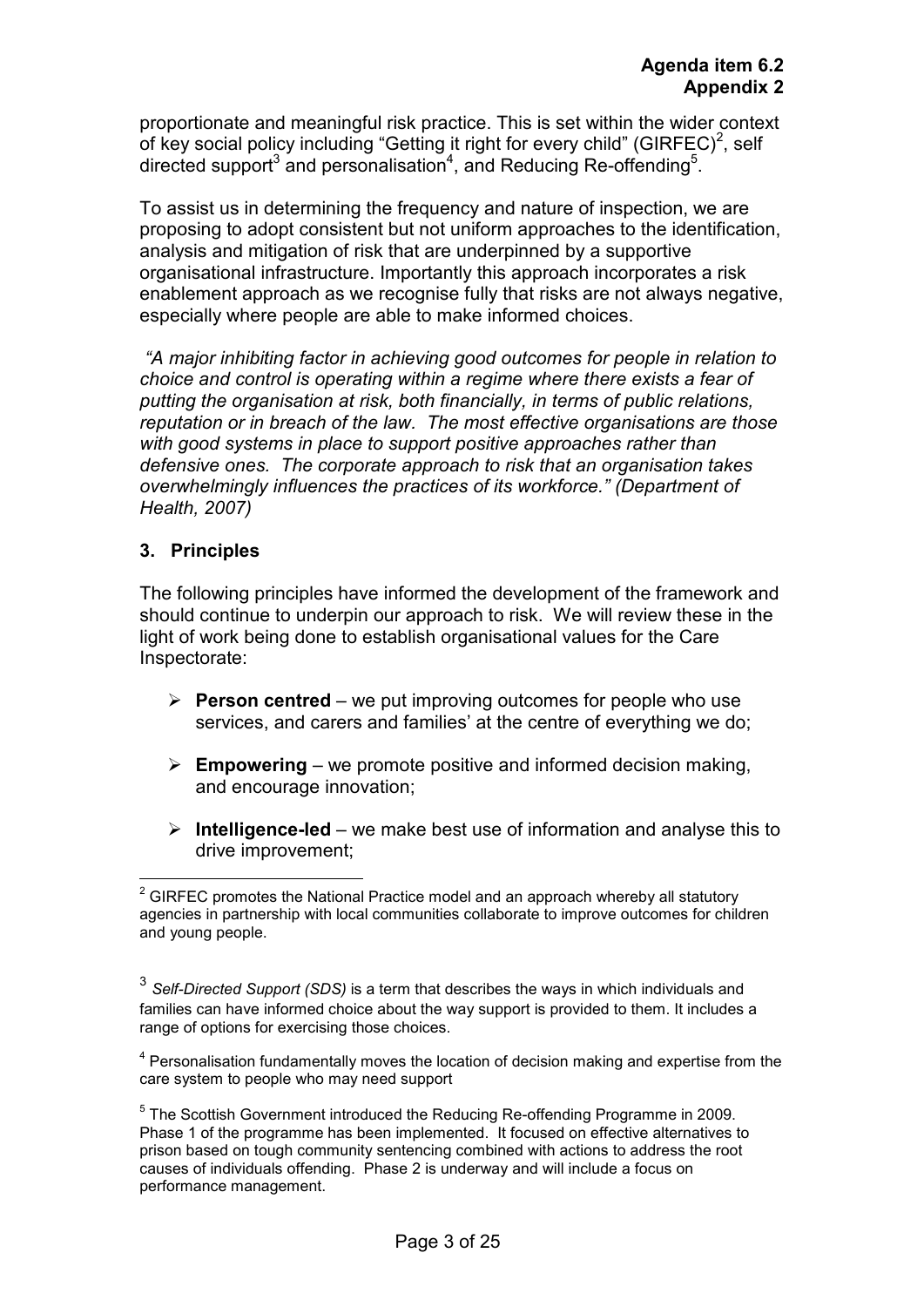- **Partnership based**  we work with our partners, including the wider public and local communities, to identify, analyse and mitigate risk to ensure best outcomes for people;
- **Transparent**  we ensure that our processes, evidence base and professional judgements are fair and that we are accountable for these;
- **Learning-oriented** we promote good practice and share information about lessons learned to promote continuous improvement.

## **4. Purpose of a Risk Framework**

All of our current scrutiny activities, including regulation, inspection of services to protect children and social work services are using risk-based models that help us to target resources effectively and proportionately. However, staff across the Care Inspectorate do not yet share the same reference points or understanding of how to identify and address risk, and are using different terminology and definitions. The proposed framework addresses the need for consistency in our approach to assessing and mitigating risks as a key aspect of our regulatory, scrutiny and improvement activity.

The risk framework is integrally linked to the strategic intelligence framework. Its successful implementation will depend on effective ways of systematically analysing and sharing relevant, core information across the organisation, and with our partners.

This does not mean that we will seek to establish a single means of assessing risk that is applicable across all scrutiny and improvement activity. The framework does, however, establish key principles, begins to develop a shared language and identifies core common practices. It also sets out a process for self-evaluation to drive a continually improving understanding of risk leading to improved scrutiny and risk practice. This will in turn lead to better outcomes for people who use services, their families and carers, local communities and the wider public.

In line with the Care Inspectorate's direction of travel, the framework will enable us to streamline and integrate activities where appropriate. It emphasises the critical importance of staff being able to confidently use their professional knowledge and judgement to address risk in any scrutiny and improvement activity. It also identifies our current risk assessment tools, while not encouraging an over-reliance on them. We are committed to continuous improvement and to developing our framework over time to improve our core business and support scrutiny improvement.

As our scrutiny and improvement activities become increasingly outcomefocused this puts risk in the context of people having choices, reaching their potential, being involved in decisions and exercising control. However, this requires to be balanced by safeguards and clear considerations of safety to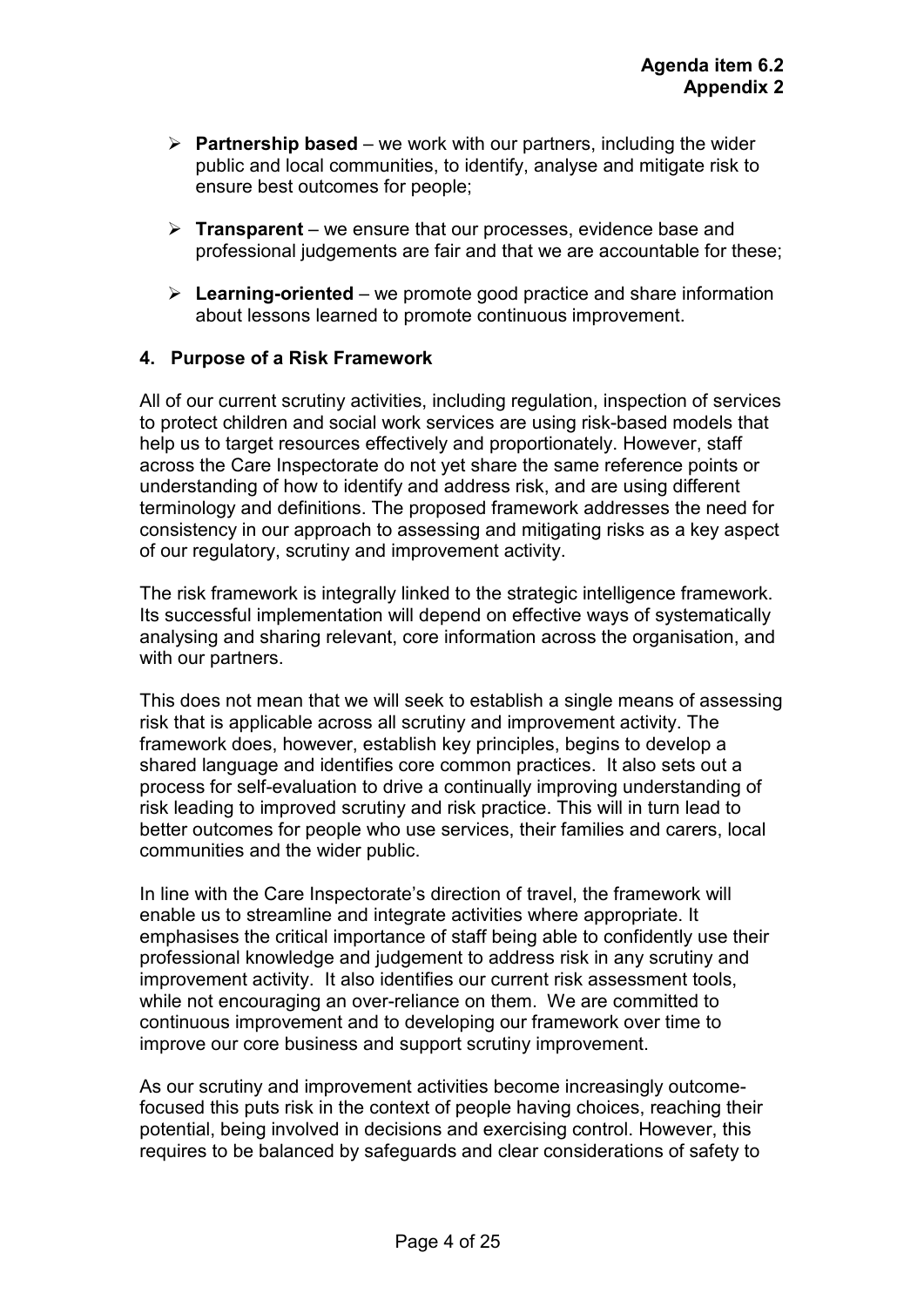ensure people are protected from harm and prevented from causing harm to others.

Scotland has been at the forefront of developing progressive policy and legislation to protect adults and children at risk, within the wider context of public protection. This framework draws on the extensive evidence-base as well as current research and practice.

## **5. Links to Corporate Plan 2011 - 2014**

In order to be able to achieve the scale of change required for the Care Inspectorate in the challenging financial environment in which we are working, it is essential to improve our core assurance and protection work as we work towards implementing new methodologies for inspecting children's and adults services and new minimum frequencies for certain categories of regulated care services. We also need to keep pace with and respond to the growing public awareness and expectations about individual choice, rights and the need for safeguards. The Corporate Plan identifies significant step changes so that we build on the good work of our predecessor bodies.

The development of a risk framework is one of three step-change programmes. It will contribute to the achievement of corporate outcomes as follows:

## **Outcome 1:** *The quality of services in Scotland is improving*.

We are proposing the adoption of a whole-systems approach to support the identification, analysis and mitigation of risk. We will target our resources effectively and proportionately to drive improvement and encourage best practice and innovation, which in turn achieves good outcomes for people. This will mean we will focus on poorly performing social care and social work services, and at the same time develop a wider focus on risk analysis across all of our scrutiny activity.

 **Outcome 2:** *People understand the quality of service they should expect and have a good experience of services centred on their needs, rights and risks.* 

People have a right to expect that if a social care or social work service falls below the quality or standards expected, this is identified and acted on quickly. We want to have a major impact on improving poorly performing services and those that are not successful in securing sustained improvements. We will identify serious issues by carrying out responsive and regular assessment of risks in the quality and safety of the delivery of care, social work or social services. Our actions will be targeted, proportionate and effective in bringing about the necessary changes to improve outcomes for people.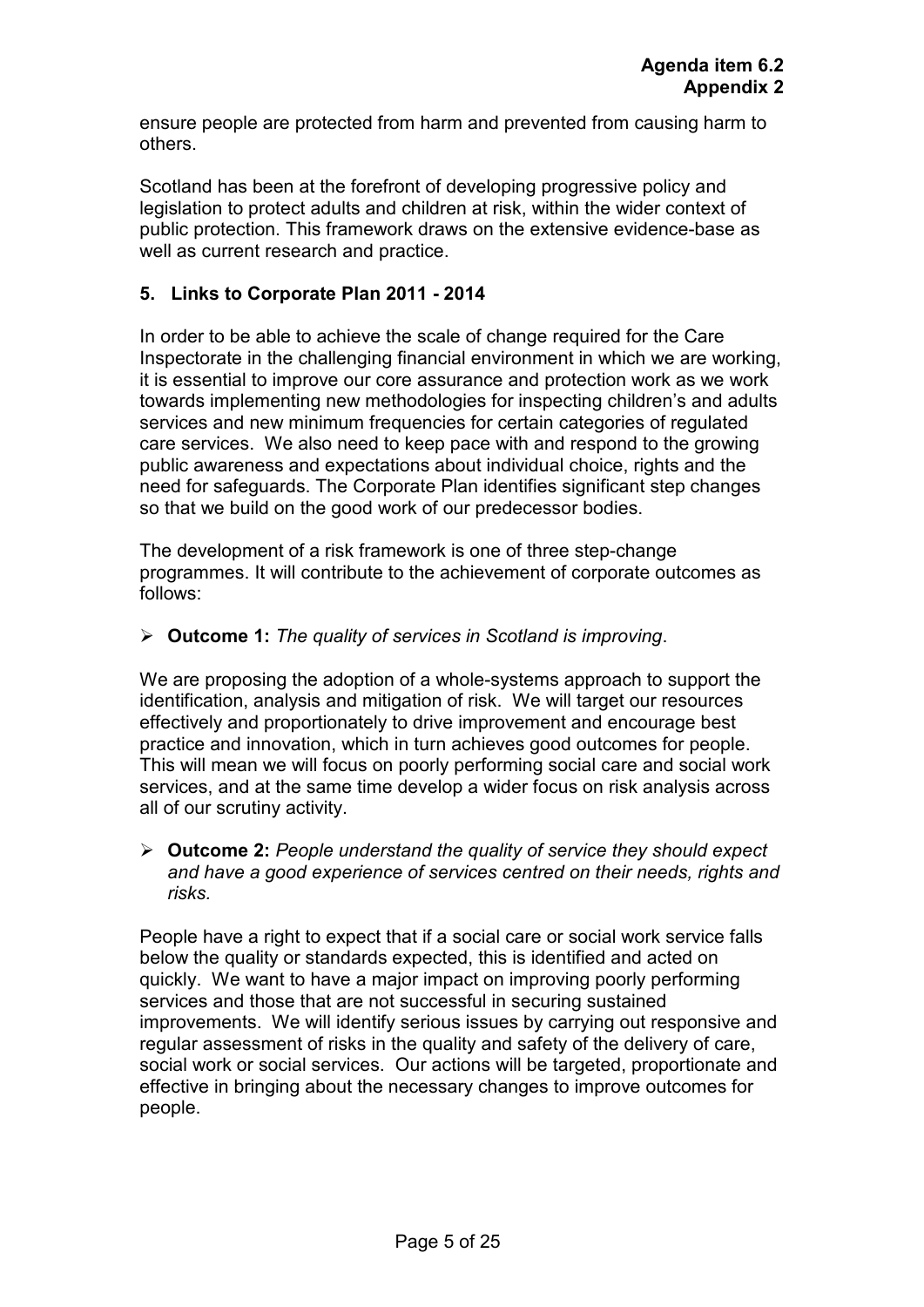**Outcome 3:** *The Care Inspectorate performs effectively and efficiently as an independent scrutiny and improvement body and works well in partnership with other bodies.* 

We recognise the key relationships between different aspects of our organisation. If the Board agrees the proposed framework, its successful implementation will not only lie with operational staff but will involve staff throughout the organisation. We also recognise fully the need to work closely with our key scrutiny partners who are developing their own scrutiny practices, and with other key stakeholders. We will clarify roles, responsibilities and accountabilities in our risk practice and governance, while systematically increasing our use of intelligence to reinforce this.

# **6. Definitions of risk**

There are many definitions of risk throughout the research literature on this topic. The International Standards Organisation definition of risk is, "*the effect of uncertainty on objectives*" (ISO 31000). This definition, accepted in 30 countries, benefits from simplicity and universal application. For care, social work and social services, the "objectives" are safe, high quality services that deliver good outcomes for the people that use and depend on them and for the wider public. The risk is the summation of all of the factors, which may result in the forgoing objectives not being achieved. This non-achievement of objectives may result in poor outcomes or serious harm to individuals, groups of individuals and communities.

We currently use the word risk in a variety of ways, including the following:

- The potential for an adverse event to lead to a negative outcome, and by assessing risk we seek to estimate how likely the event is to occur and the nature and seriousness of its impact;
- The gap between the best outcome and the worst outcome;
- Foreseeable potential harm to the individual that may result from identified deficits (hazards) in a service;
- The risk of poor performance by a service or a local authority's delivery of social work services – poor performance may result in harm to people who use services or to others; and
- Vulnerable people who use services undertaking positive, but risky, activities, which enable them to exercise choice, be included and lead a full life.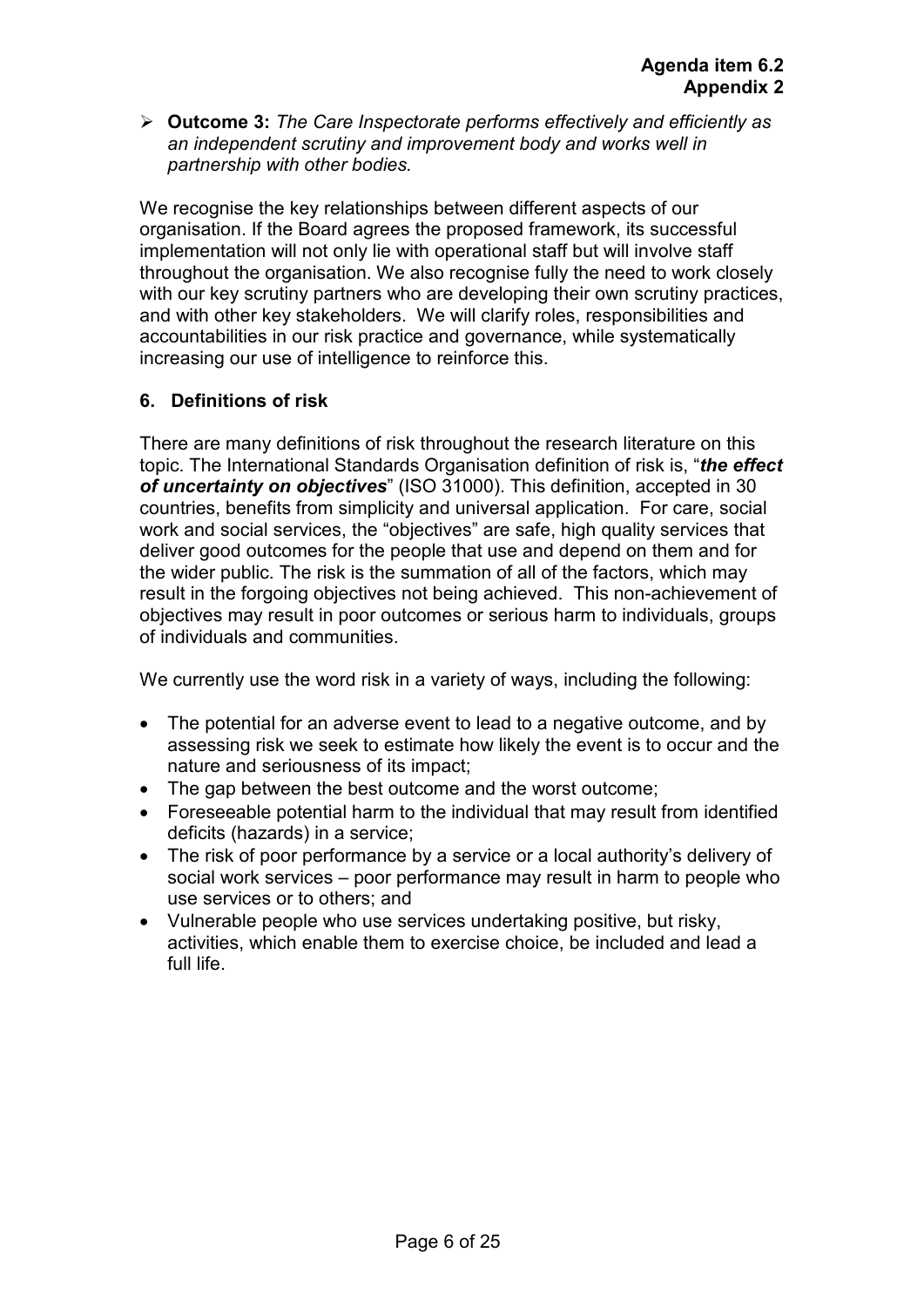## **A working definition of risk for the Care Inspectorate**

Foreseeable risk is the likelihood that deficits $<sup>6</sup>$  in the performance of a service,</sup> found by the Care Inspectorate, may cause adverse outcomes for people who use the service<sup>7</sup>. The impact of an adverse outcome varies, including serious harm $^8$ , harm or people not achieving the best possible quality of life.

The promotion of service user choice, control and inclusion is fundamental if service users are to achieve the best possible quality of life. Determining the presence of protective factors is crucial. Services require sound processes for the identification, analysis and management of risk.

In addition to considering definitions of risk, we have initiated work on definitions for terms and words used in the proposed framework. We are linking with our partners in Healthcare Improvement Scotland, who have developed a small range of definitions for commonly used terms and we will liaise with other scrutiny partners as we progress with this work.

## **7. Current Care Inspectorate approaches to assessing and mitigating risk**

The Crerar review<sup>9</sup> identified that "*External scrutiny cannot eradicate risk and it should not be used to manage risk – that is the business and responsibility of those who manage delivery of public services".* This must be clearly adopted in our risk approaches within the Care Inspectorate.

Scottish Government in its response to the Crerar review agreed that the primary purpose of scrutiny should be to provide independent public assurance but also emphasised its key role in promoting and sustaining continuous improvement. The review underlined the need for a risk-based approach to scrutiny to ensure a proportionate response and to determine the nature, scope and duration of scrutiny activity.

The Care Inspectorate currently addresses and mitigates risk differently across its inspection programmes and regulatory practices. This reflects the different scrutiny programmes and partnership arrangements of its predecessor organisations and their respective responsibilities for scrutiny of local authorities' delivery of social work services, regulated care services and joint inspections of services to protect children.

 $\overline{a}$ 

 $6$  Possible deficits in a service are far too numerous to specify – one possible deficit in this context could be failure to apply sound procedures for the identification, analysis and management of risk.

 $<sup>7</sup>$  Deficits in the performance of a criminal justice service may result in dangerous offenders</sup> perpetrating serious harm to members of the wider public.<br><sup>8</sup> The EBAME definition of acrious harm is "comething the

The FRAME definition of serious harm is, "something that is life threatening and or traumatic and from which recovery, whether physical or psychological may reasonably be expected to be difficult or impossible".

<sup>&</sup>lt;sup>9</sup> The Crerar Review, published by the Scottish Government in 2007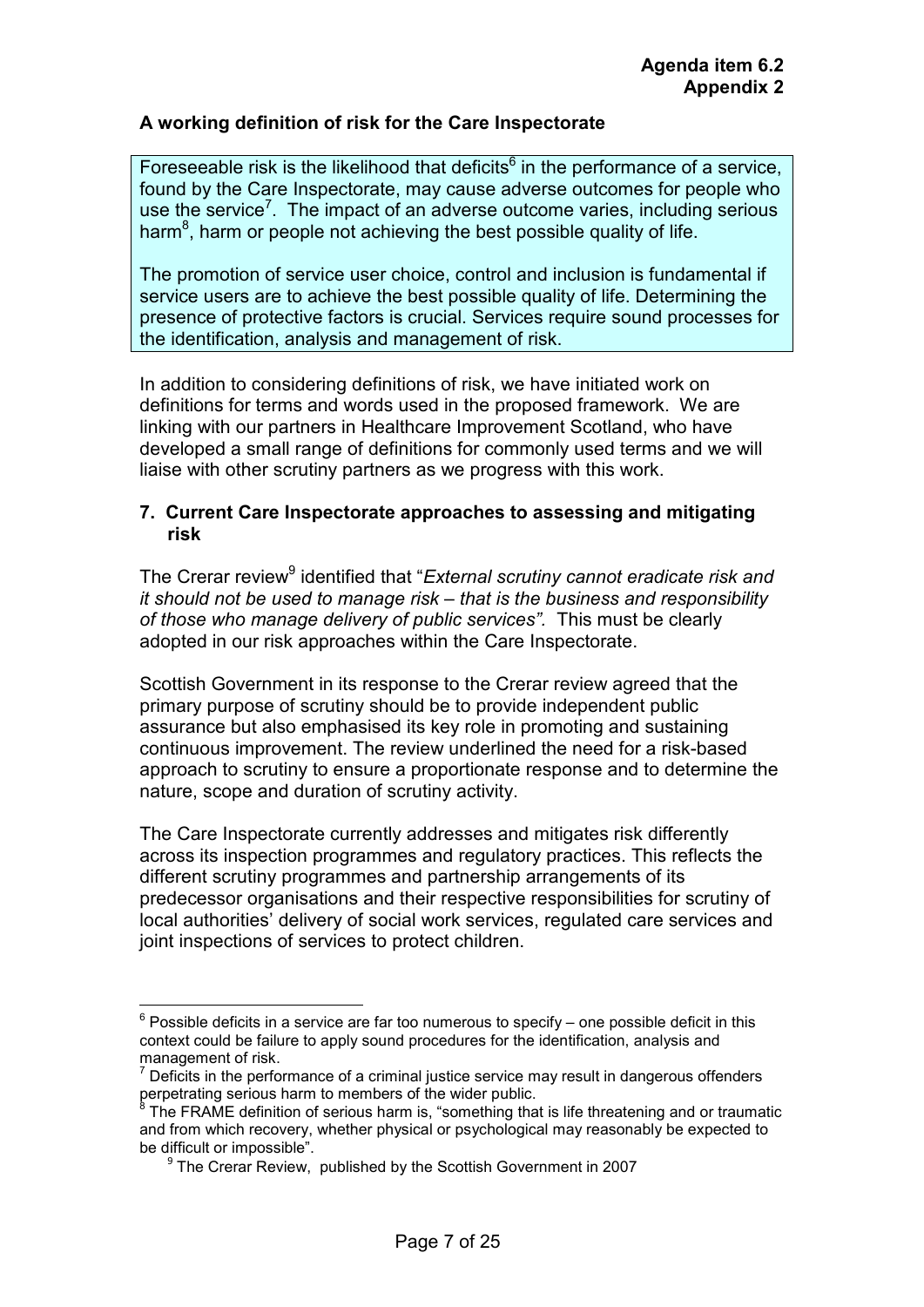Initial scoping of current approaches to identifying and addressing risk in the Care Inspectorate has identified the following operational risk tools and approaches:

• **Risk Assessment Document (RAD)** – is used to identify and rate risks in regulated care services. The risk level is used to help determine the frequency of inspection, and combined with a workload planning tool, to help determine the intensity of any inspection. The Care Commission used an earlier version of this tool in order to gauge *relative* risk within each regulated care service. The tool was used solely at care service-level to direct inspection resources in a proportionate way. The tool needed to be reviewed to ensure that the questions addressed wider areas of risk and needed to be strengthened to take account of changes relating to frequency of inspections and to use wider sources of intelligence. Staff suggested additional questions geared toward gathering intelligence about services in relation to self-improvement and outcomes for people using the service.

This is a strengthened version of the previous tool. It is also more focused on outcomes. The introduction of the new risk tool should enhance our ability to deliver our core business in assessing and managing risk within regulated care services. It is currently being implemented across regulated services and it should allow us to target poorly performing services better and therefore improve the quality of care for people using care services.

The RAD is not used by inspection staff to identify or address risks when they are undertaking inspections of regulated services. The process for planning an inspection of regulated care services is however risk-based, with quality standards and quality themes being selected according to the risk presented. When inspecting against a quality theme, the scope of the evidence sampled in order to make a professional judgement is also weighted according to risk.

- **Registration of regulated care services**  a risk-based approach is taken to the process of registering applicants and varying existing services. This includes a number of standard check and fitness assessments, such as criminal record fitness assessments and GP and social work checks. Where an applicant is already known to the Care Inspectorate, the level of checks and the timescale for registration is informed by their track record as a provider. Similarly, if an existing service is purchased by a new provider, the registration process is expedited in the interests of continuity of care for people using the service. For variation applications, the level of regulatory input and whether to carry out a desk top process is decided in response to risks to people using the service.
- **Complaints** a risk-based approach is also taken to the allocation and investigation of all complaints received by the Care Inspectorate.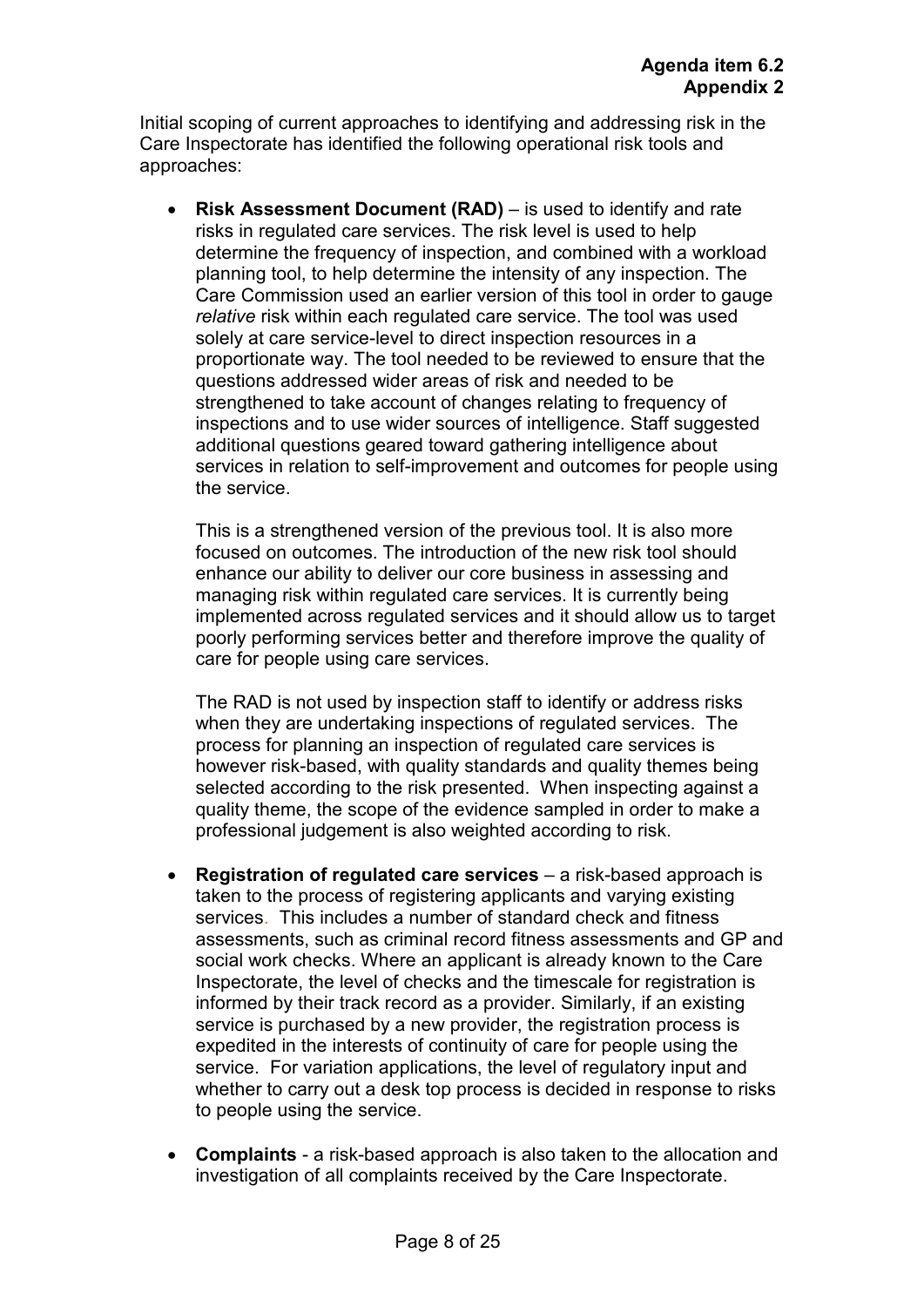Complaints about registered care services are currently assessed using the most up to date risk assessment and grading information for the service together with other intelligence we may have. The complaints team is currently piloting a risk assessment tool based on 9 questions, which will assess each complaint case to inform their allocation in a timely manner and will ensure serious complaints are fast tracked as necessary.

- **Initial Scrutiny Level Assessment (ISLA)** this was developed by the Social Work Inspection Agency and its use has continued in the Care Inspectorate in order to complete the inspection programme of all 32 local authority social work services. It is EFQM based. The ISLA is used to determine what level and focus of scrutiny is required for a local authority's delivery of social work service and consists of:
	- $\circ$  a desk-top risk assessment, the basis of which is a set of questions that are applied to information and data gathered on the local authority. This includes national performance data and findings from other scrutiny activity, including of regulated care services
	- o case file reading and analysis, using a file reading template designed to focus on risks. This process involves local authority file readers reading files alongside CI senior inspectors. Once the analysis of any file reading has been completed, the results are made available to the local authority. Where urgent issues are identified or matters need attention we report this to managers for action and feedback.
	- $\circ$  focus groups with service users and carers. This is likely to involve CI carer and service user inspectors, working alongside senior inspectors, meeting groups of people who use services. The number of focus groups varies based on the size of the local authority and the level of concern we have about risks.
	- o reading and observing good practice. Local authorities submit up to three examples of good practice that they believe to be sector leading, or where there has been considerable improvement in service. Where appropriate, senior inspectors will then meet with key staff to discuss this or visit/observe the good practice example as appropriate.

Local authorities are advised in writing of their overall scrutiny level assessment and the detail of those areas considered as requiring a scrutiny/improvement response along with the proposed scrutiny activity deriving from this. Our plans for scrutiny comprise a prioritised list of targeted activities to investigate and assess risks identified at the ISLA stage. In exceptional cases, we may judge that scrutiny needs to be carried out urgently, as we have identified an aspect of practice that poses a high risk. During the scrutiny phase, the areas of risk or uncertainty are explored through a range of inspection methods including, interviews, focus groups, staff surveys and observing meetings and practice. An assessment is then made of whether the risks identified remain extant or the extent to which these are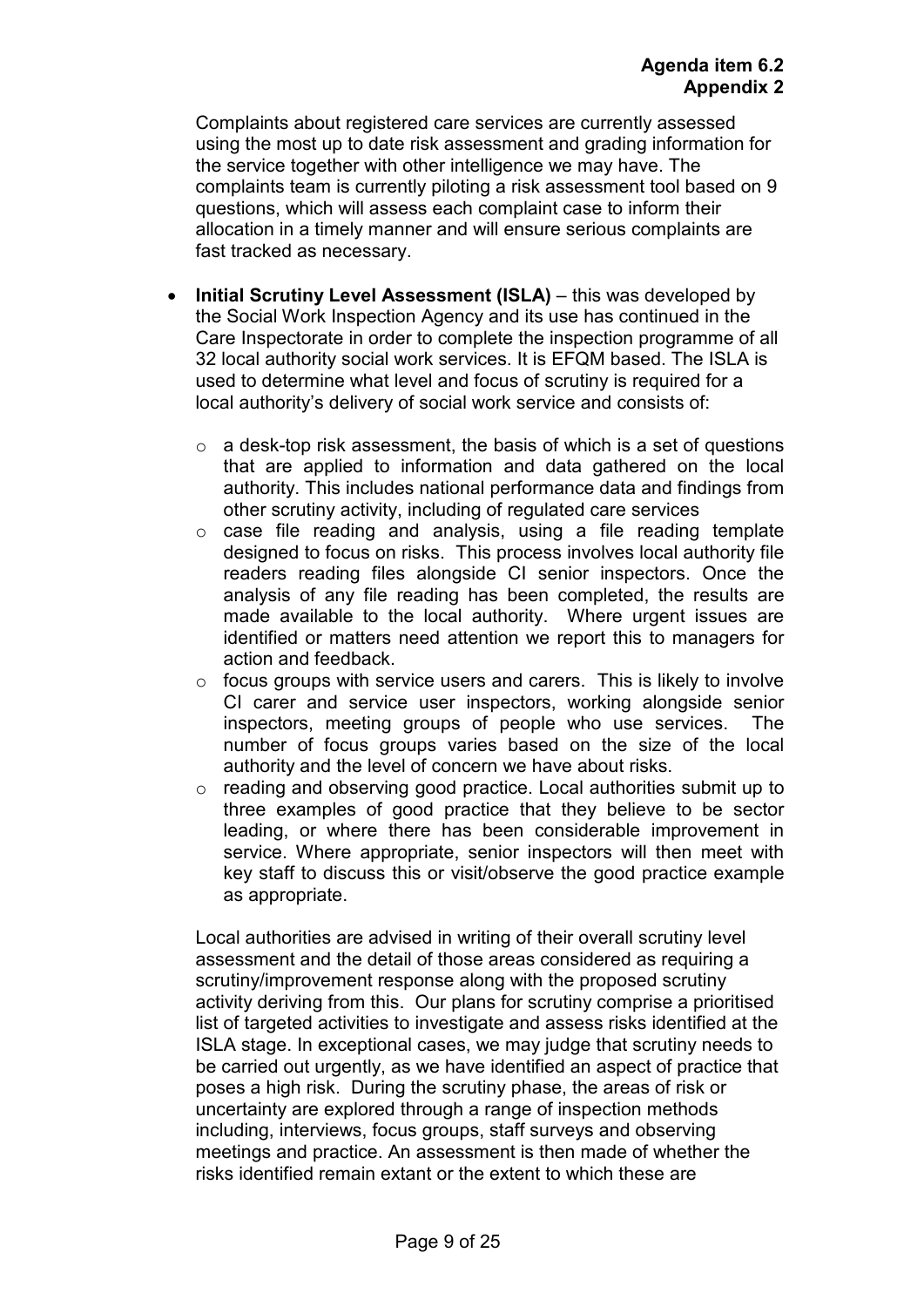effectively being managed and improvements implemented. Following professional dialogue, a scrutiny report is issued to the local authority with recommendations and a requirement for an action plan, which is monitored.

• **Joint inspection of services to protect children and young people (CP2)** - both CP1 and CP2 inspection programmes were cyclical inspection programmes covering all 32 local authority areas. Followthrough inspections took place in areas where risks were determined as high following evaluations of *weak* in key areas of performance. A pre-inspection risk assessment determines the initial scope of the inspection. This starts with a consideration of the partners' joint selfevaluation and supporting evidence. Like the ISLA process, this includes an analysis of key documents and reports and inspections carried out previously by the Care Inspectorate and other scrutiny bodies. A strategic level risk assessment helps to determine if risks can be identified and whether we would judge this likely to have an impact on the protection of children. Identified issues of concern and uncertainty are included in the scope of the inspection and may result in a proportionate scrutiny response to determine the level of scrutiny. Areas of potential risk are aligned to a set of published quality indicators.

Reviewing practice through case file reading determines risk for individual children using the professional judgement of the senior inspector. Where risks to the child are high and current, and action appears to be delayed, details of our concerns will be referred back to the authority under the terms of our code of practice. An analysis of the evidence will result in an evaluation of the extent to which risks for children in the authority area are effectively identified, assessed and addressed to mitigate the risk. Key tools used to assess and determine risk are examples of very good and weak practice and the six point evaluation scale. Professional judgement and the accumulation of scrutiny knowledge are used extensively.

• **Shared Risk Assessment process** – The Care Inspectorate contributes to the shared risk assessment of local authorities, which is co-ordinated by Audit Scotland. Local Area Networks (LANs) have been established for each local authority and bring together all the relevant scrutiny bodies to undertake a shared risk assessment. The findings and judgements of this risk assessment process are published in an annually updated Assurance and Improvement Plan, which identifies all planned scrutiny to be undertaken in relation to identified risks or uncertainties. We are currently in the process of developing a proforma to ensure our contributions are of a consistently high quality and that our input to the LAN is well coordinated.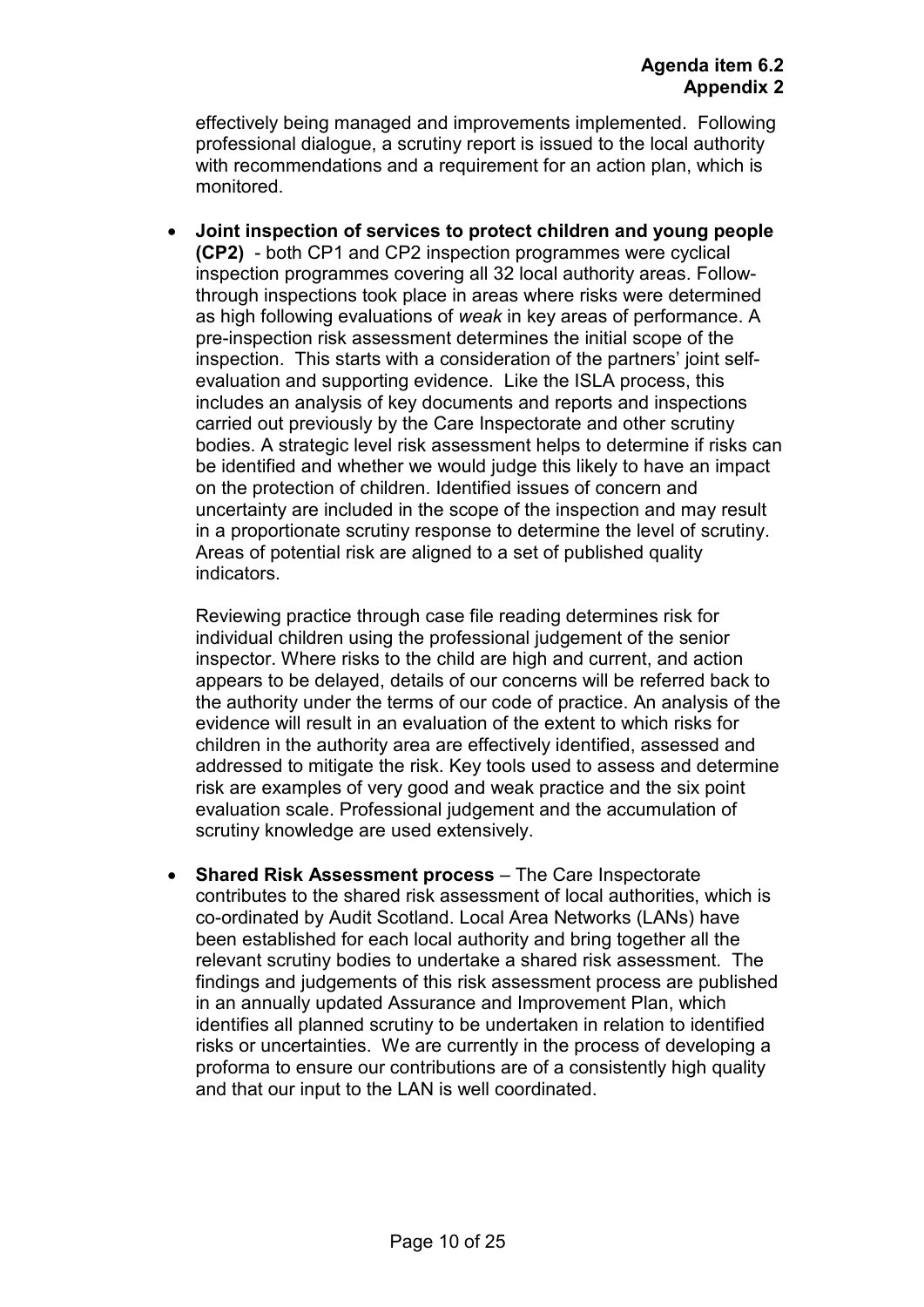The following guidance and processes are also used as part of our wider risk approach in the Care Inspectorate:

- **Serious incident reviews** in January 2012, we wrote to all chief social worker officers advising them that responsibility for analysing serious incident reviews had transferred from the Scottish Government to the Care Inspectorate and that there was new guidance in place. This places a responsibility on a local authority to carry out a review when an offender subject to statutory supervision (excluding a registered sex offender) becomes involved in a serious incident. Local authorities are asked to submit these reviews to the Care Inspectorate which will provide comment and which will aggregate the findings and lessons learned. Separate guidance applies when registered sex offenders become involved in serious incidents. Responsibility for analysing reviews of such incidents does not lie with the Care Inspectorate but with multi-agency public protection strategic oversight groups.
- **Deaths of looked after children reviews** a local authority is required to notify Scottish Ministers immediately in the event of a death of a child or young person who is looked after by them (whether he or she was living at home or was placed away from home). This is done by advising the Care Inspectorate. This was formally a function delegated by Ministers to the Social Work Inspection Agency and was taken over by the Care Inspectorate from April 2011. The local authority is required to inform the Care Inspectorate of any death of a looked after child within one working day followed by formal written notification and a copy of the death certificate where possible. The local authority then provides a detailed report and supporting information. Following consideration of the information by a representative of Education Scotland and a designated medical advisor, we then review all of the information provided and advise the local authority of our views on their conclusions. The most recent deaths of looked after children bi-annual report for 2009 – 2011 is due to be published by the Care Inspectorate in the near future. This provides a profile of the children who died during this period and comments on the quality of reports received from local authorities. It also identifies the cause of death and explores the issues and themes presented by this work. This work is linked to the Care Inspectorate's responsibility to respond to notifications of deaths of people in regulated care services.
- **Financial viability guidance** this guidance was introduced in June 2011 and sets out what we expect of operational staff when dealing with contingency planning in care services and new notifiable events and disclosure requirements. It sets these within an overall framework of identifying and responding to financial viability risks. While we have a responsibility to identify and respond to financial viability concerns, it is important to remember that this is a shared responsibility for the wider care sector. Other agencies may have an interest, including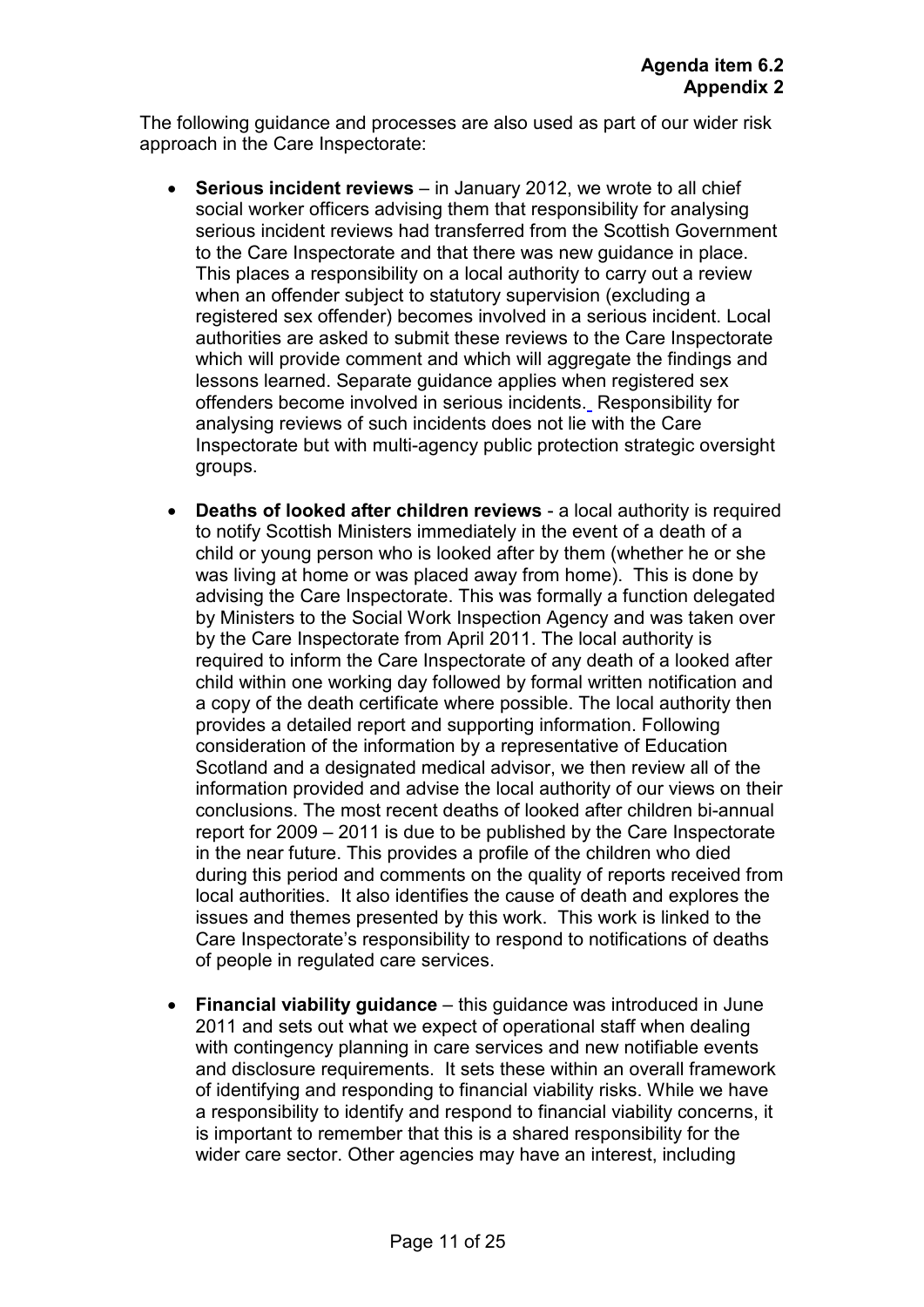COSLA, the individual local authority or Health Board, Audit Scotland, other UK care regulators and organisations representing providers.

- **Child and adult protection guidance and complex case advisory panel** – this guidance is about to be implemented. It provides guidance on:
	- o recording the number and outcome of child and adult protection referrals
	- o dealing with other agencies in relation to child and adult protection investigations
	- $\circ$  using voluntary agreements with childminders to temporarily cease providing a service during child protection investigations
	- o an advisory panel that will assist in decision making in complex adult and child protection cases.

# **8. Commonality in approaches**

The scoping identified the following common approaches (although these exist to varying degrees) to risk assessment and mitigation in our current practice:

- Initial assessment/scoping of risk to target proportionate scrutiny
- Exercise of professional judgement
- Consideration of the presence or absence of protective factors
- Validation of self-evaluation/assessment leading to effective improvement planning and implementation
- Requirement for an action plan or improvement plan.

For the future, both the ISLA and CP2 programmes will conclude in 2012, only the risk tool for targeting proportionate scrutiny on regulated services will have a shelf life post 2012. The existing commonality between the current programmes and methodologies in respect of risk is important and will need to be carried forward and developed.

The Care Inspectorate is developing a new methodology for the joint inspection of children's services, to be carried out across local authority areas and which will involve Community Planning Partners. The methodology will be underpinned by a framework of quality indicators that is designed to provide a complimentary approach to robust self-evaluation and scrutiny of children's services so that the same quality framework will be used to support a coordinated approach to independent inspection of services for children.

In addition, the Care Inspectorate plans to develop a similar model for the joint inspection of adult services. However, Ministerial intentions for joint inspections, beyond those for children's services, are not yet clear.

We are also currently reviewing and developing proposals for validated selfevaluation of local authority social work services in order provide the public with reassurances about the quality of these and to comply with the Cabinet Secretary's statement that: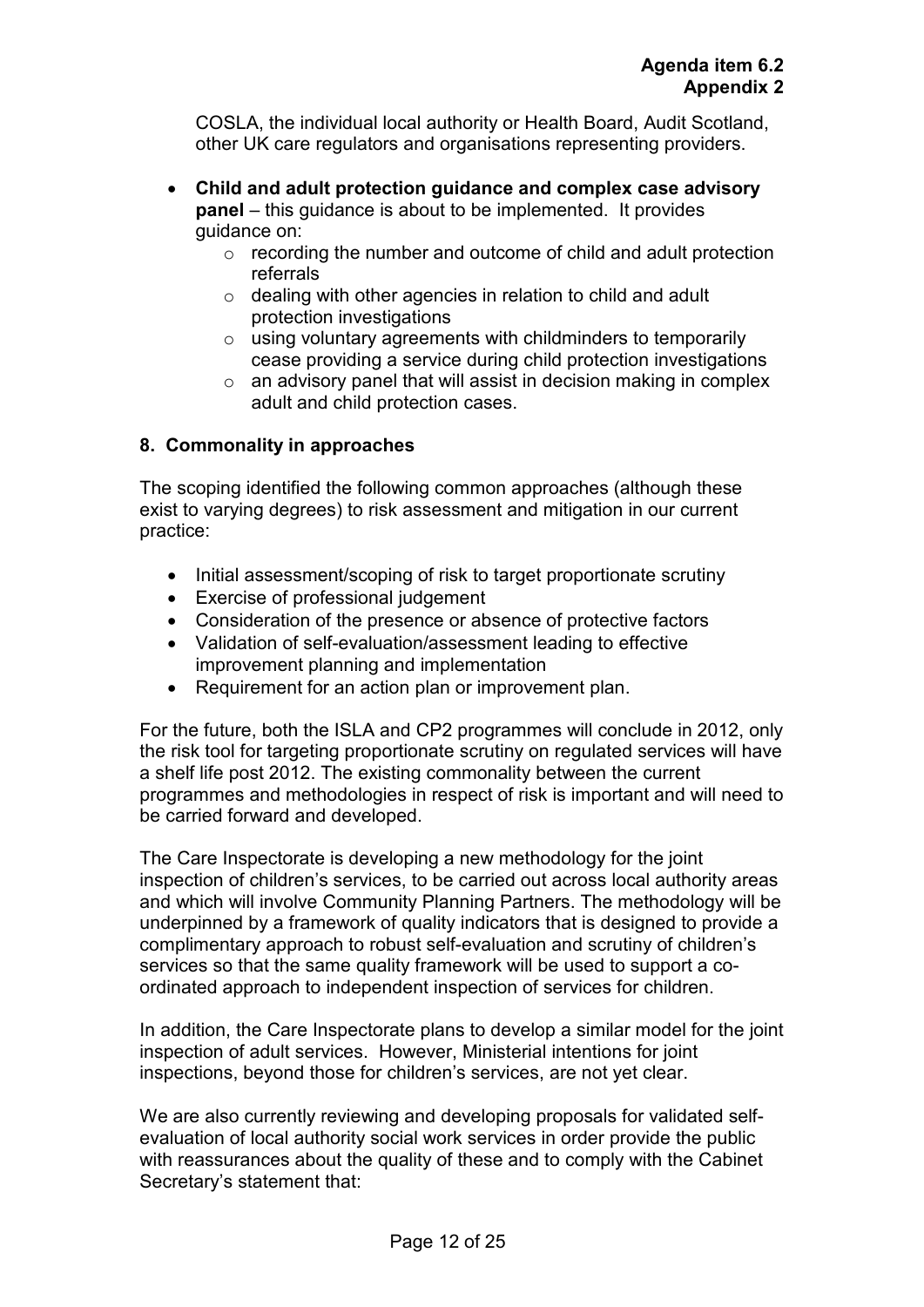*' .the Care Inspectorate has a responsibility to scrutinise local authorities to provide an objective, evidence-based assessment of how well people are being served by their social work services; make a constructive contribution towards the further improvement of these services; help safeguard the interests of people who use services and carers, and help local authorities to develop their own approach to improving services. The Care Inspectorate will publish the findings and recommendations for each local authority….'<sup>10</sup>*

The risk framework will allow us to take a progressive and dynamic approach to enhancing our work on risk, while clarifying roles and responsibilities in both existing and emerging methodologies.

## **9. Review of information to inform risk**

We have undertaken an initial review of information used to inform our identification and analysis of risk. The main findings from the review highlight:

- We have identifiable gaps in our current information that we need to fill e.g. the data and intelligence we have about complaints in other service sectors is incomplete. As we increasingly move to joint scrutiny of integrated services we need to be clear what the key information is that will help us analyse and address risk.
- Not all our information is currently used to best effect to identify or mitigate potential risk. For example, we need to maximise the intelligence we can garner from notifications. At the moment inspectors can find it difficult to access this information, although recent guidance has been issued to improve this. Neither do we link up the information from regulated services sufficiently well to the intelligence we gain from our larger local authority or child protection inspections and vice versa. The risk inherent in this is that we may miss an emergent risk. Implementing the intelligence strategy will begin to improve some of these issues and the developing work on a proforma for staff to streamline the information we can contribute as an integrated organisation to Audit Scotland's shared risk assessment is a step towards filling this gap, but more needs to be done.
- Child protection research and inquiries<sup>11</sup> have highlighted that it is not the sharing of information that has led to problems but the *lack* of sharing of information. Information ownership and governance must not be allowed to lead to information residing in organisational silos and not being used to best advantage. Information needs to be shared both within and across organisations in a secure manner that protects people's data and has public confidence. We have high level

 $\overline{a}$ 

 $10<sup>10</sup>$ . In its response to the report by the Health and Sport Committee 2011, the Scottish Government pointed to this statement made by the Cabinet Secretary

<sup>&</sup>lt;sup>11</sup> For example, research studies which informed DOH 2000; NSSPCC/DOH " The Child's World" (2005)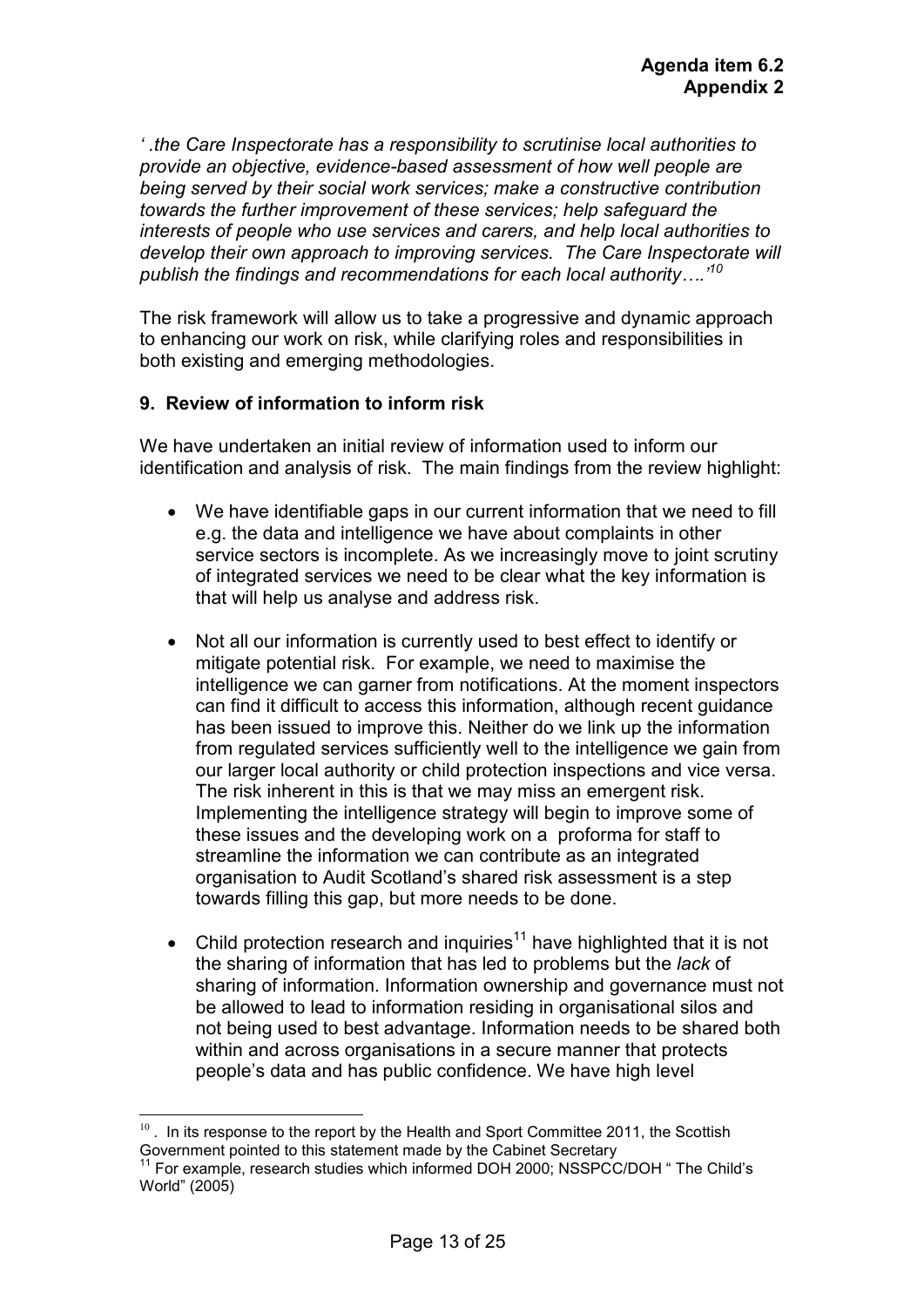Memorandums of Understanding with many of our key partners and scrutiny bodies but we have not identified in these what information our key partners have, which might be critical to assessing risk in an integrated service.

We need an organisational policy, which sets out how staff should handle 'soft' data*.* This is not information about people's experiences of care or their use of social work services but more about information that staff may pick up on an anecdotal basis, or be told verbally or on a 'confidential' basis by the public, partners such as the police or the Scottish Social Services Council (SSSC) and other scrutiny bodies.

# **10. Best practice review**

 $\overline{a}$ 

In developing the framework, we reviewed best practice. A major focus of much of the research literature, especially as it relates to social care and social work, is on risks to individuals or caused by individuals, rather than scrutiny, performance or service risks. There is also a growing emphasis and an evidence base, supplemented by practice developments, on enabling positive risk-taking, especially within adult services. This is increasingly recognised as a core aspect of placing people at the centre of their own care and support.

There are a number of useful frameworks, guidance and research that are helpful in considering improving effective delivery of our scrutiny and improvement responsibilities. A common feature across the research literature is clarity that risk cannot be eradicated and indeed is part and parcel of everyday life. Our focus within the Care Inspectorate is on identifying risks that may result from deficits within services, ensuring that these are being managed efficiently and effectively by the organisations we regulate and scrutinise, and being proportionate in our scrutiny response to the level and type of risk identified.

Professor Sparrow's<sup>12</sup> work on the management of risk was influential in considering our approach to risk at the setting up of the Care Inspectorate. A cornerstone of his thesis is *"Pick important problems, fix them, and then tell people about it".* He argues that scrutiny and regulatory organisations should reflect the criticality of the assessment and management of risk in the structure of the organisation and its operations.

In summary, Sparrow advocates a project-team approach for assessing and managing risk. This is compatible with the development of integrated inspections of children's services and services for adults, and the shared risk assessments undertaken by LANs as described above. He also argues that effective data analysis is a critical factor for risk assessment and risk management. Improvements to the way we analysis data and systematically

 $12$  The Character of Harms: Operational Challenges in Control, Sparrow M, 2008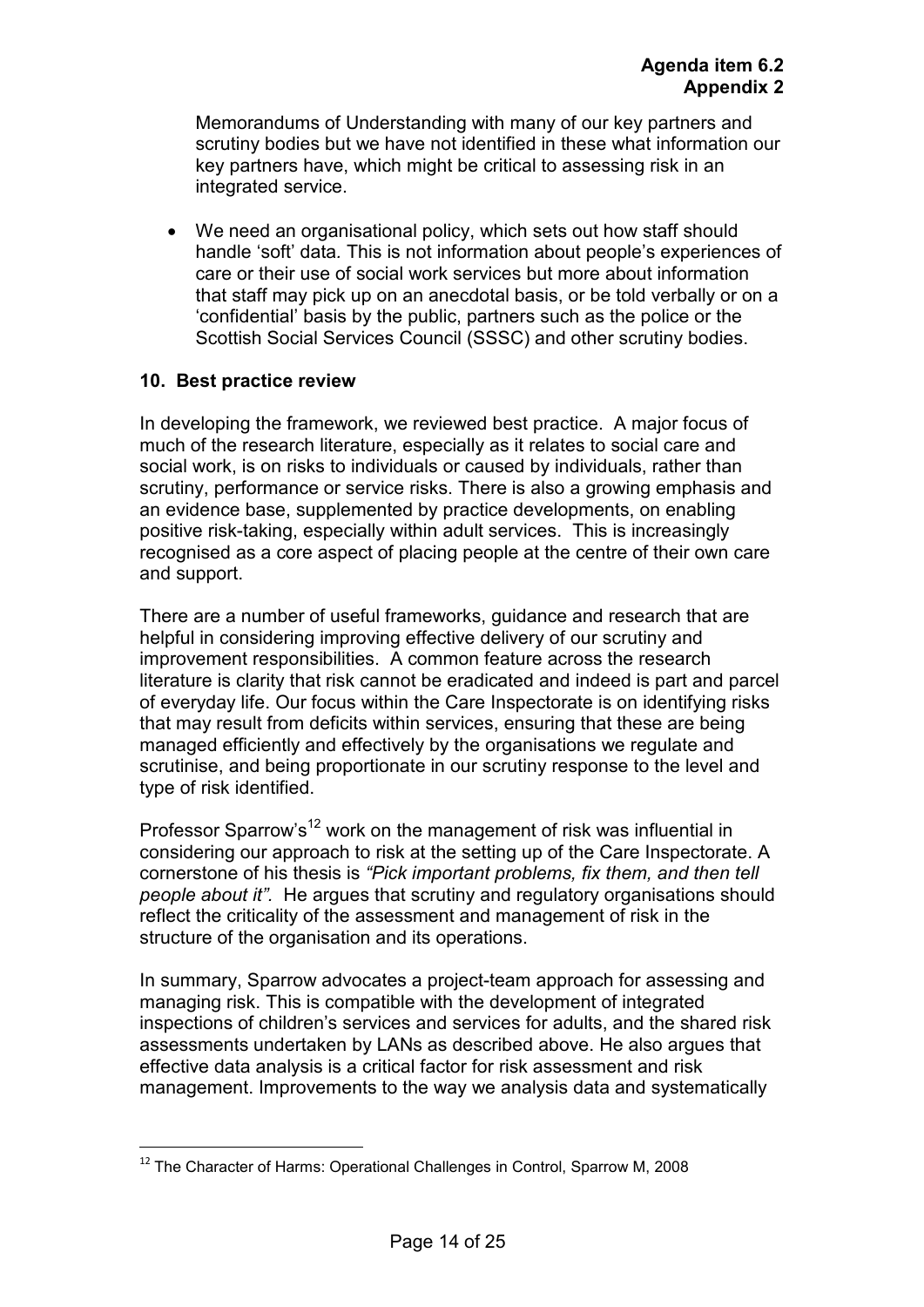use our intelligence has already been recognised as crucial for the accurate risk assessment of social work, social care and services to protect children.

# • **Models of evaluating risk policy and practice**

The Alarm National Performance Model for Risk Management in the Public Service<sup>13</sup> sets out a useful model for what constitutes best practice for risk management in a public services organisation. The  $EFGM<sup>14</sup>$  based model is compatible with a range of approaches we have adopted in the Care Inspectorate. It identifies what an organisation should look like at different stages of its maturation process towards best practice optimality in respect of the assessment and the management of risk.

The Risk Management Agency's production of the FRAME standards is a useful development and it is congruent with the National Care Standards. The FRAME standards have a focus on the risk assessment of offenders, but they have a wider applicability beyond the criminal justice field.

# • **Professional judgement**

Staff exercising sound professional judgement is critical to any effective system for assessing and managing risk. In the Care Inspectorate and in other scrutiny bodies, risk assessment tools and data analysis represent useful frameworks, within which staff use professional knowledge and good judgement to carry out risk assessments. If the information and analysis, which populates such risk assessments, is not a product of sound professional judgements, made by well-trained, well-supported and accountable staff, then these risk assessments will not represent an accurate appraisal and predictor or risk for services we regulate and inspect.

## **11. Developing our Risk Framework**

Figure 1 below (page 15) outlines the proposed risk framework for the Care Inspectorate, which will be used as part of our self-evaluation process focused on taking a closer look at risk. It is capable of being adapted for use by other organisations, but is currently focused on our responsibilities. The model is firmly located within an EFQM approach and has taken into account best practice (outlined above) in order to develop a proposed framework for evaluating and improving risk practice in the Care Inspectorate.

The interdependencies and key relationships between different aspects of the organisation are outlined in the framework. It emphasises the importance of a supportive organisational infrastructure to identifying, analysing and mitigating risk. At its core is a clear focus on improving outcomes for people who use services, carers and families, with aspects of risk aligned to maximising choice and control, balanced by the need for protection, prevention and safeguarding. This is wholly consistent with our corporate objectives. The

 $\overline{a}$ 

<sup>&</sup>lt;sup>13</sup> The Public Risk Management Association, 2009

<sup>&</sup>lt;sup>14</sup> European Foundation for Quality Management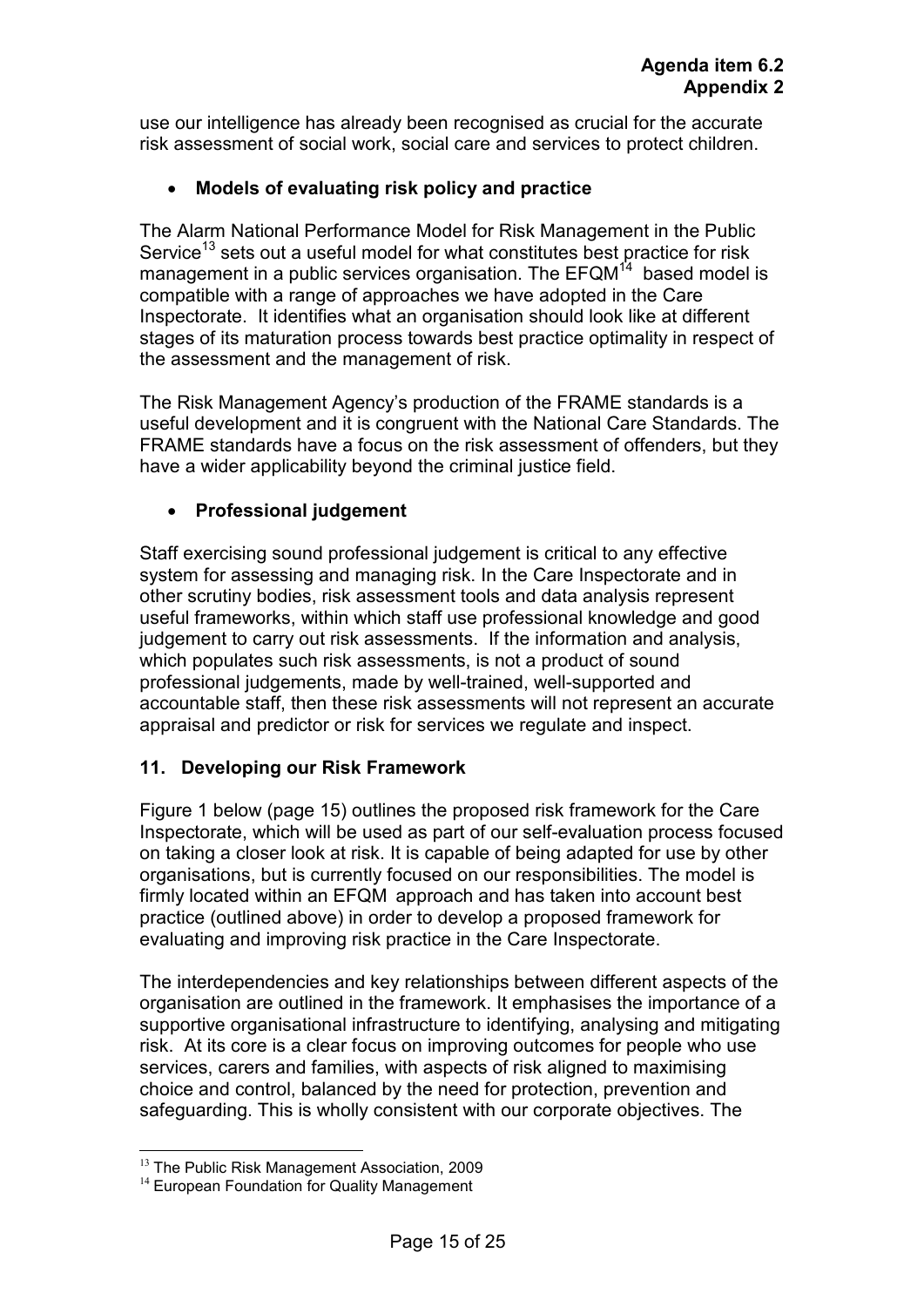underpinning of the entire framework with quality assurance, monitoring and review is vital.

The intersecting themes are as follows:

# **Theme 1: Operational policy and practice**

This theme is about how operational policies support our practice in the effective identification, analysis and mitigation of risk. It considers whether we have the necessary and effective range of tools and approaches in place to assess risk across our responsibilities, and that these are used by well trained staff making sound professional judgements. Where risks are identified we need to decide upon corrective action, make requirements or recommendations and oversee the implementation of such actions. We also emphasise the need to have procedures for recording and sharing information within the organisation, and with our partners. In addition, we also explore the arrangements for monitoring and reviewing our risk analysis and methods by which we rate our own performance.

# **Theme 2: Knowledge and information**

This theme is about broadening our organisation's approach to knowledgegathering. This is linked to the implementation of sound processes of continuous enquiry, analysis and application for understanding and addressing risks. Knowledge of key legal principles, legislation and guidance will assist us in making informed decisions that promote the involvement and interests of service users, their carers, families and communities. An understanding of the statutory regulatory framework is also important. These will support best practice for professional staff and others involved in supporting positive-risk-taking. An intelligence-led organisation will bridge policy and practice for improving service performance and risk governed interventions. The delivery of good outcomes will be supported by developing robust and responsive information systems as well as data analysis. This requires an appropriate infrastructure that supports all of our core business needs.

# **Theme 3: Innovation and learning**

This covers how innovation and learning inform and improve the identification, analysis and mitigation of risk. It considers whether we enable positive risk taking, and adopt and promote innovative approaches, while maintaining a high level of awareness of national and local trends, opportunities and risks. It asks if there is an open and learning culture, and if there is effective leadership of change and improvement. We emphasise the importance of services discharging their responsibilities for assessing and managing risks to people who use services, staff, and the wider public and our role in scrutinising this.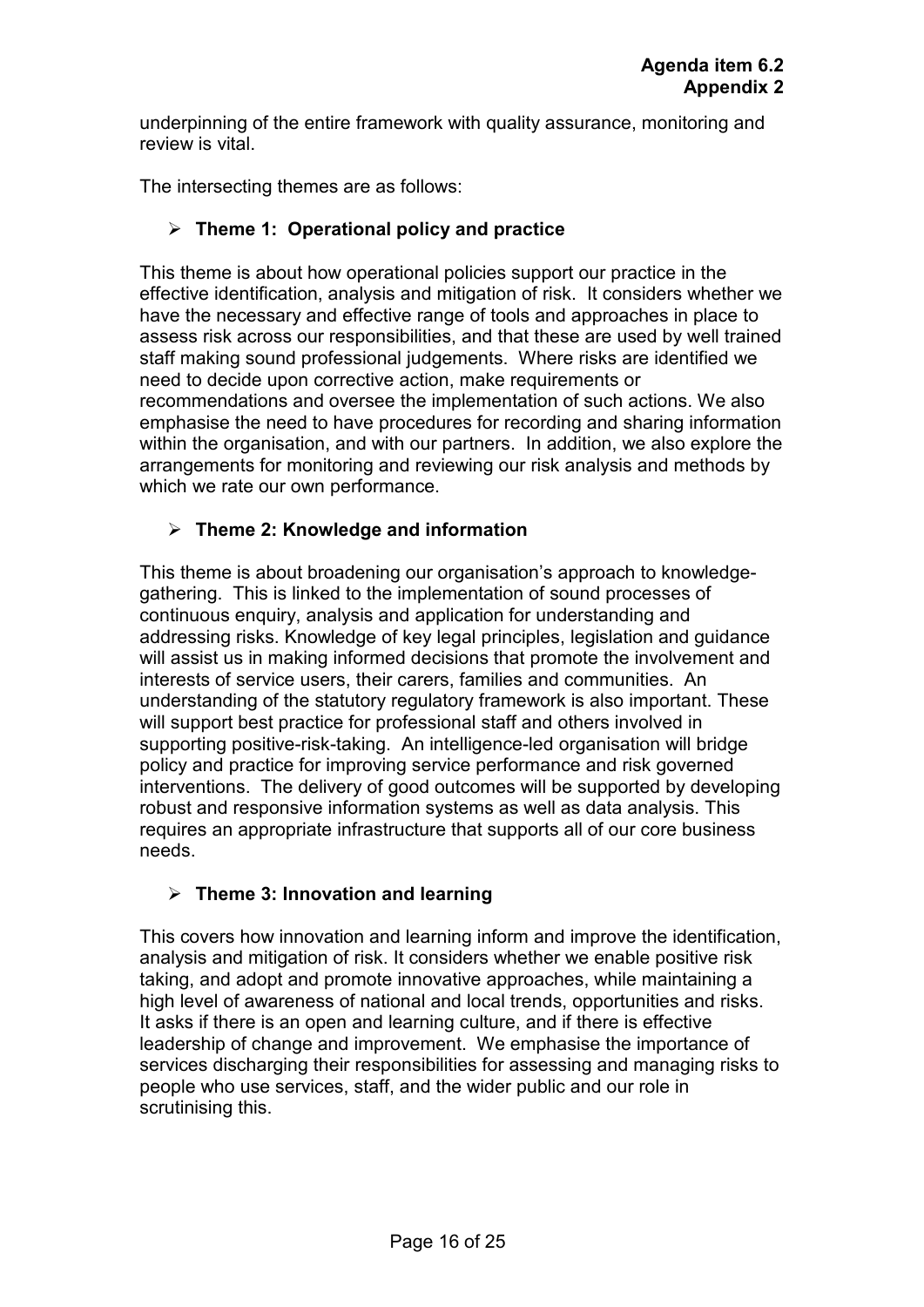## **Theme 4: Strategic and organisational objectives**

This theme considers how the organisation sets its strategic direction for developing a coherent and inclusive approach to risk that supports a range of objectives and performance targets, which are linked to national objectives. The provision of clear leadership, vision and direction for implementing risk strategies is emphasised. Partnership working over the medium to longer term is also considered within this theme. Close scrutiny and monitoring of resources across service functions is crucial if the organisation is to effectively manage and respond to the protection and preventive needs of vulnerable individuals and families using services and to foster a competent and professional workforce. Clear governance arrangements with lines of accountability that are well-defined and understood throughout the organisation is of fundamental importance. Staff should be encouraged and supported to gain confidence and enhance competencies to exercise professional judgement within established governance arrangements.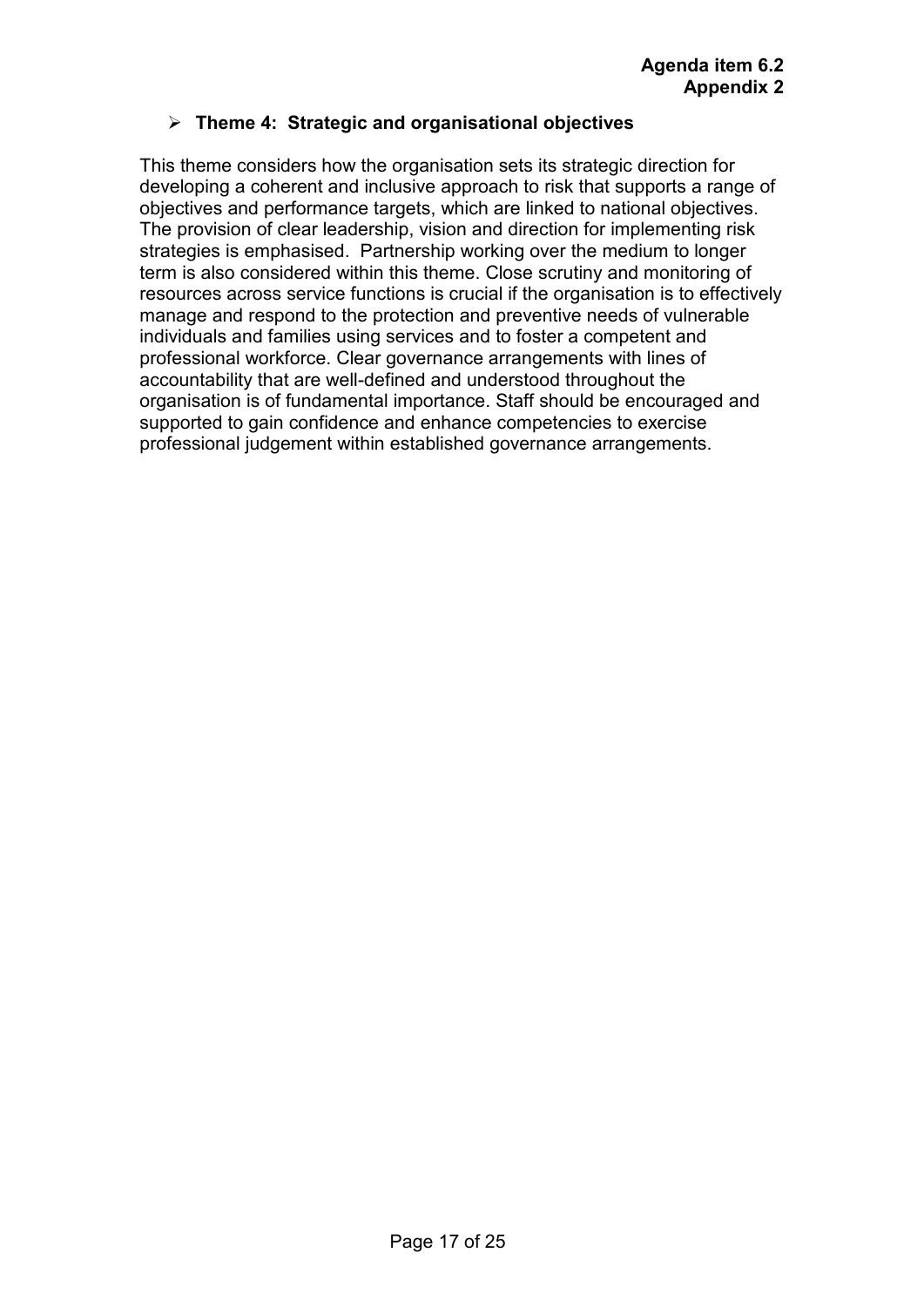**Agenda item 6.2 Appendix 2**  Agenda item 6.2 Appendix 2

Figure 1



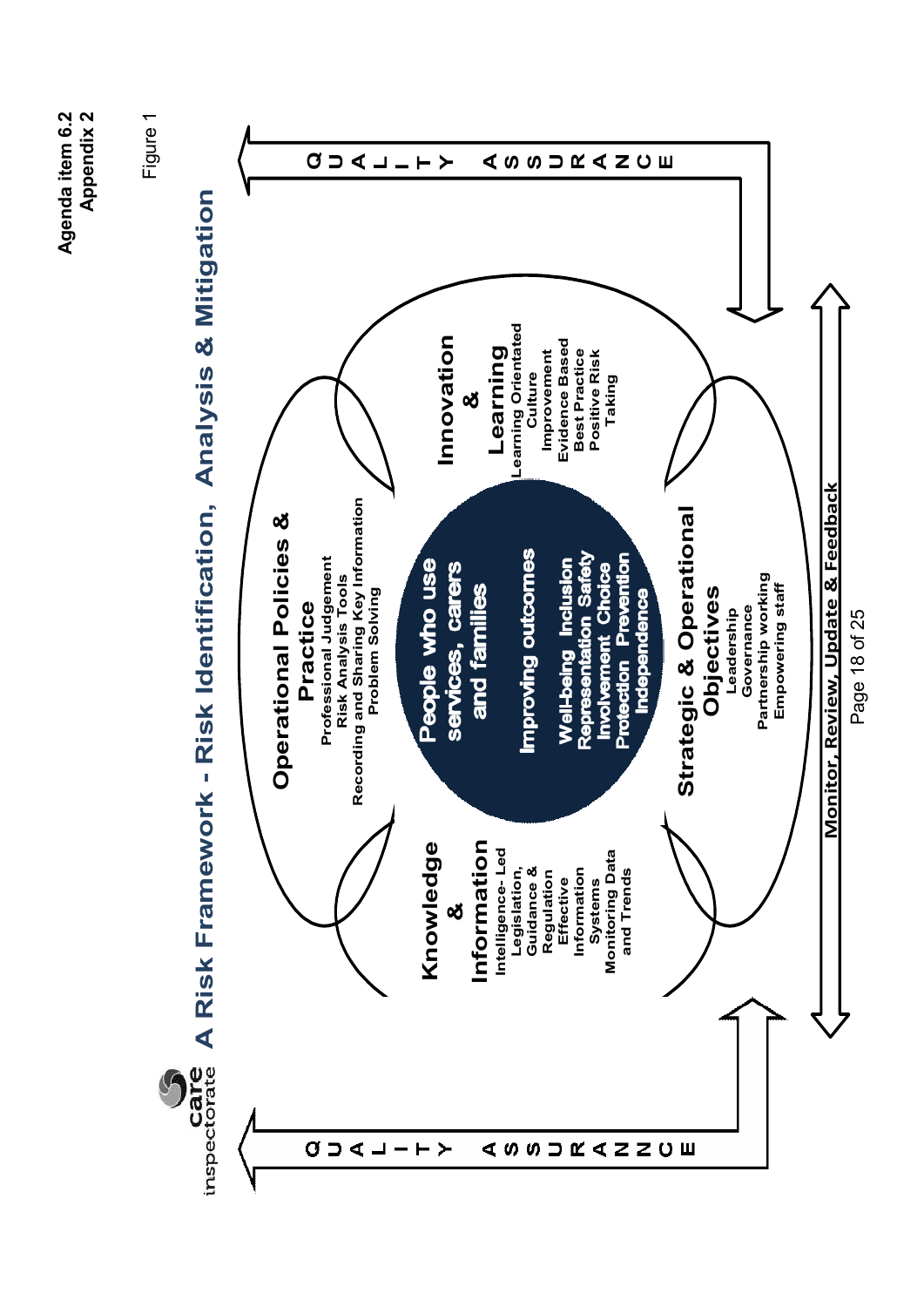# **12. Self-evaluation: taking a closer look at risk**

The Care Inspectorate is committed to securing continuous improvement through a robust approach to self-evaluation. We will take an organisational approach to self-evaluation in order to take a closer look at how we identify, analyse and mitigate risk across the Inspectorate.

#### **Staff consultation**

We ran an initial series of staff consultation events during September and October 2011. These introduced staff to the work on both the Risk and Strategic Intelligence Frameworks, and allowed many staff from across the organisation to hear about and contribute to the development of these major projects. A further set of staff events was held during January of 2012. In these, the emphasis was on informing people of progress and inviting comment on the planning and some of the materials produced. These events have helped prepare staff for participation in the self-evaluation process, although further preparation is required.

#### **Aim of self-evaluation**

Self-evaluation is a process which can be used by the Care Inspectorate to evaluate and reach a shared understanding of how well we are doing in any aspect of our work. This self -evaluation will help us focus on best practice and ask key questions to help measure effectiveness of current practices. It will help us to recognise the positive work we are doing as well as identifying where we should be taking steps to improve. Self-evaluation links closely to planning for improvement and reporting on our performance.

It is important that we take an organisational approach to our self-evaluation focused on risk and that involves input from staff across the CI. This approach will ensure that we identify the key relationships between operational practice in respect of risk and the significant contributions made by other parts of the organisation, such as ICT and the importance of clear governance arrangements. Otherwise, it will not be possible to develop a comprehensive picture of what is working well and what requires improvement. We also want to model best practice in the wider social work/social care sector and this will be the first time we have undertaken a self-evaluation, so it is key that we take a suitably wide and rigorous approach. It may be possible to adapt our model and promote its use in the wider sector, in order to facilitate improvements on assessing and managing risk.

## **Outline process**

Figure 2 is a flowchart which outlines our approach to evaluating how we identify, analyse and mitigate risk. The process will be undertaken on a tiered basis beginning with teams completing the self-evaluation questionnaire. Teams led by Inspector Managers or equivalent and other managers of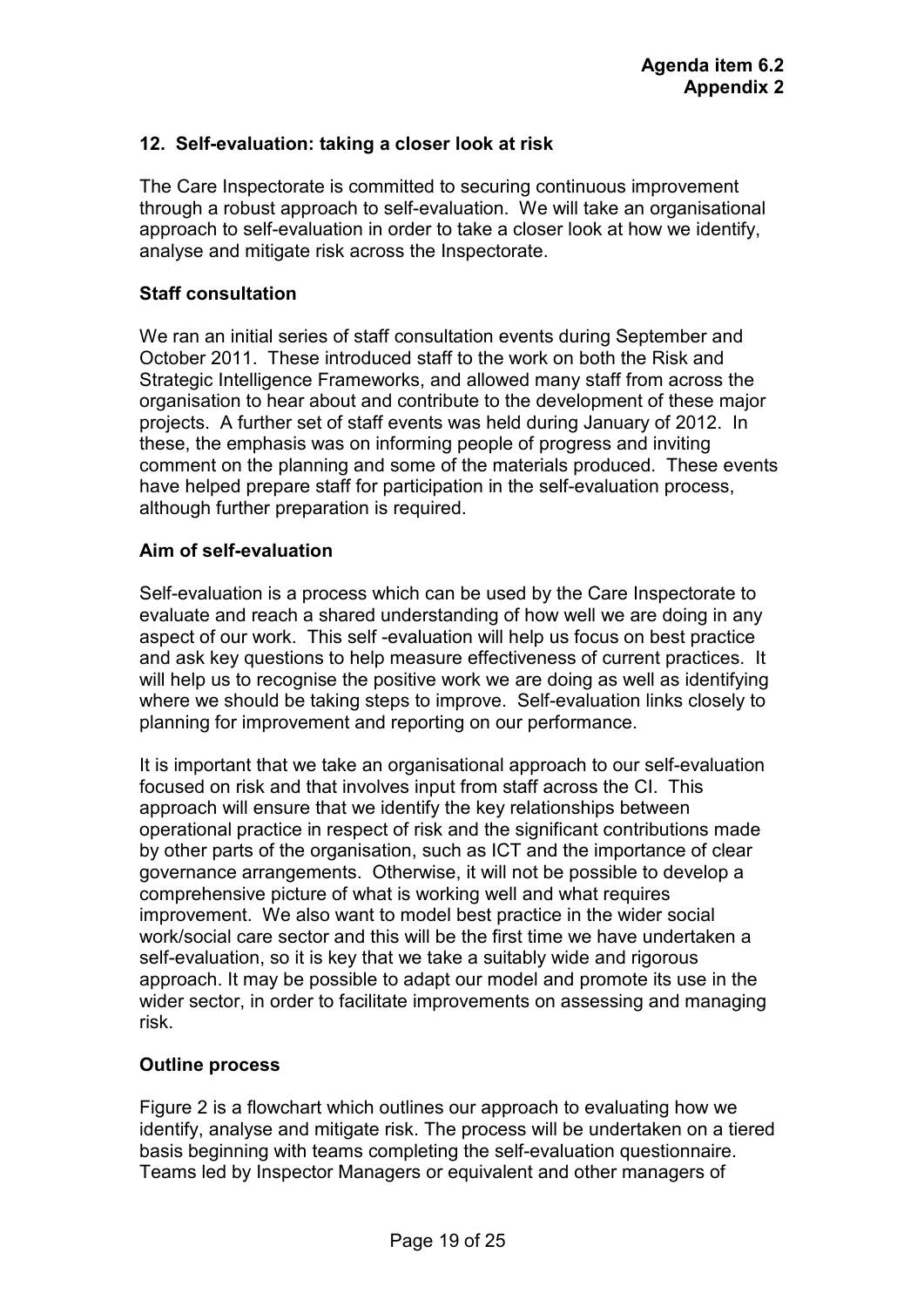specialist or corporate teams will use existing team meetings to complete their SEQ and will submit this to their manager for compilation into a composite SEQ. For example, in areas, the Inspection Programme Manager (IPM) will compile a composite SEQ for their area. Composite versions of the SEQ will be developed and agreed during the phasing. The compilation of the results from phases 1 - 3 will produce one high-level document with an accompanying improvement plan to be agreed by ET at the final phase.

Each stage of the process will be supported by members of the Risk Framework Project Group, other staff familiar with supported self-evaluation and Employee Development staff. The project lead will maintain oversight of the process throughout and provide direct assistance at stages in the process where composite versions of the SEQ are being completed. We will also include an element of external challenge to our findings and evaluations through our partner agencies that are represented on the Programme Board for improving our core business, which has overseen this work.

# **Phasing and timescales**

The process will take 11 weeks to complete and it is proposed that this will commence in March 2012. It will be phased as follows:

- **Preparatory phase** to be completed during March
- **Scoping phase** to be completed during April;
- **Peer challenge phase** to be completed within 3 weeks of scoping;
- **Consensus phase** to be completed within 2 weeks of previous phase;
- **Final phase** to be completed within 2 weeks of previous phase.

## **Self-evaluation questionnaire and prompts**

A self-evaluation questionnaire (SEQ) and detailed prompts have been developed to facilitate the process. These are tools to encourage staff to ask the right questions, reflect on their work, and work together to reach an evaluation of how well they/we are doing. It is not expected that contributors will be able to answer all questions or sections of the SEQ and it will be for teams to agree and prioritise what they wish to focus on within the timescale, bearing in mind their area of responsibility, as well as specialist knowledge and expertise. Existing team meetings will be used for the process and where none exist IPMs or other managers will arrange these.

## **Improvement planning**

This process will generate an overall improvement plan for the Care Inspectorate, which will be prioritised. Progress with its implementation will be closely monitored. The plan will be reviewed and feedback sought. Where teams identify something that is local to either their team or their area, which could be changed quickly, this should be discussed and agreed with the relevant IPM or other manager, and identified as a local improvement action within a team improvement plan.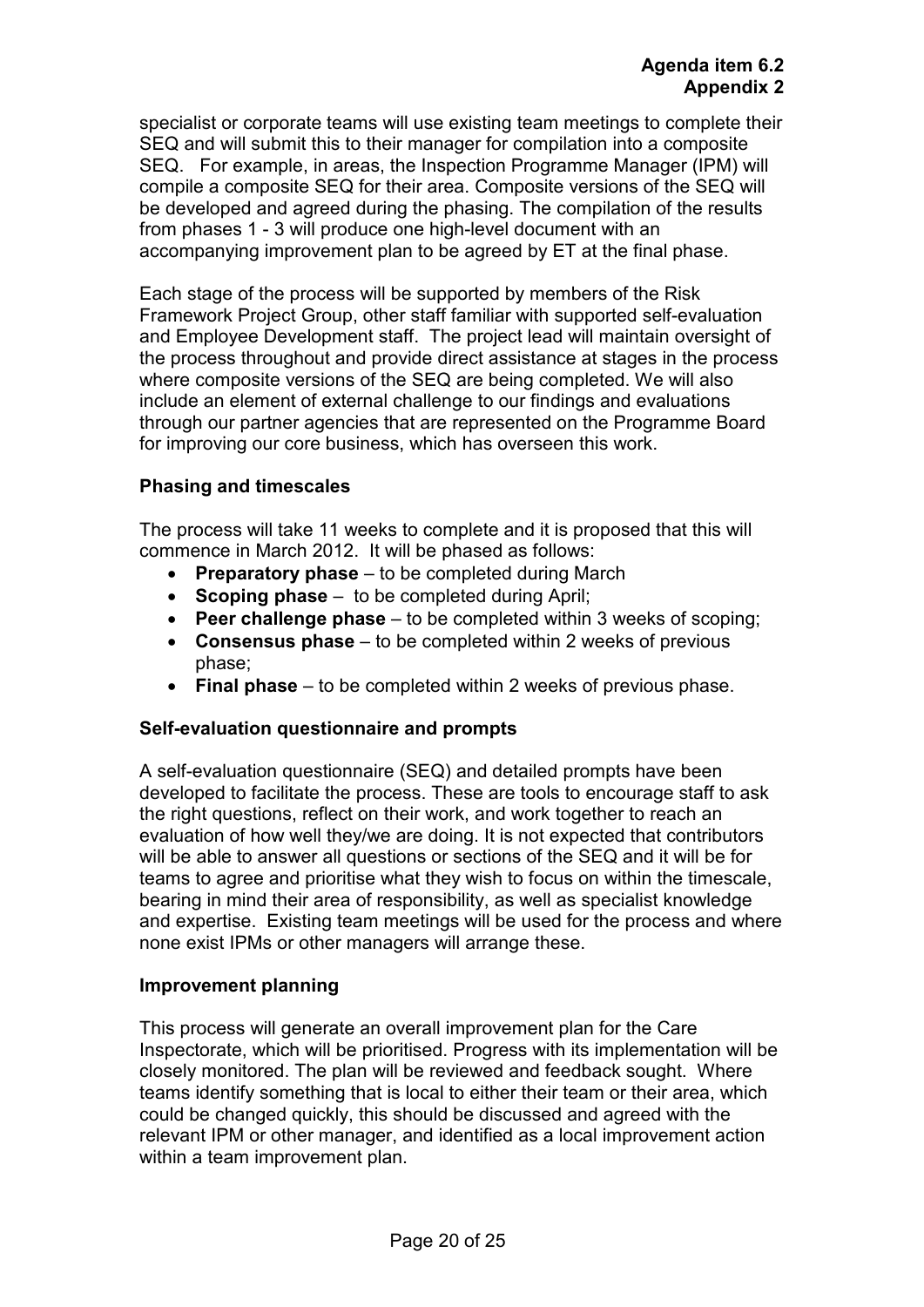Agenda item 6.2<br>Appendix 2 **Agenda item 6.2 Appendix 2** 

**Figure 2** 

# CARE INSPECTORATE SELF-EVALUATION PROCESS TAKING A CLOSER LOOK AT RISK **CARE INSPECTORATE SELF-EVALUATION PROCESS TAKING A CLOSER LOOK AT RISK**

|                                         | uidance and information about the self-evaluation process<br>Preparatory phase<br>Issue staff gi                                                                                                                                                                                                                   |  |
|-----------------------------------------|--------------------------------------------------------------------------------------------------------------------------------------------------------------------------------------------------------------------------------------------------------------------------------------------------------------------|--|
| Support and advice available throughout | the process                                                                                                                                                                                                                                                                                                        |  |
|                                         | Individual team discussion and response to self-evaluation questionnaire across CI<br>Identify and agree evidence and improvement actions<br>Scoping phase                                                                                                                                                         |  |
|                                         | Use existing team meetings for process.                                                                                                                                                                                                                                                                            |  |
|                                         |                                                                                                                                                                                                                                                                                                                    |  |
|                                         | of their team's SEQs and compile into composite SEQ for area of responsibility<br>PMS/Managers agree a composite operational SEQ/ Managers agree SEQ for corporate teams<br>PMs/Managers meet to discuss and provide peer challenge to findings and evidence<br>Peer challenge phase<br>IPMs/Managers receive copy |  |
|                                         |                                                                                                                                                                                                                                                                                                                    |  |
|                                         |                                                                                                                                                                                                                                                                                                                    |  |
|                                         | IPMs/Managers share feedback and evidence from operational areas and corporate teams<br>Management Team agree single composite SEQ, evidence and improvement actions<br>Agree outline improvement plan<br><b>Oonsensus phase</b>                                                                                   |  |
|                                         | nd evidence<br>External challenge to our findings are                                                                                                                                                                                                                                                              |  |
|                                         |                                                                                                                                                                                                                                                                                                                    |  |
|                                         | Final SEQ and outline improvement plan submitted to ET for agreement and endorsement<br>Prepare final improvement plan and submit to Board for agreement<br>Final phase                                                                                                                                            |  |
|                                         | <b>245410120</b>                                                                                                                                                                                                                                                                                                   |  |

**Monitor progress and quality assure improvements**

Monitor progress and quality assure improvements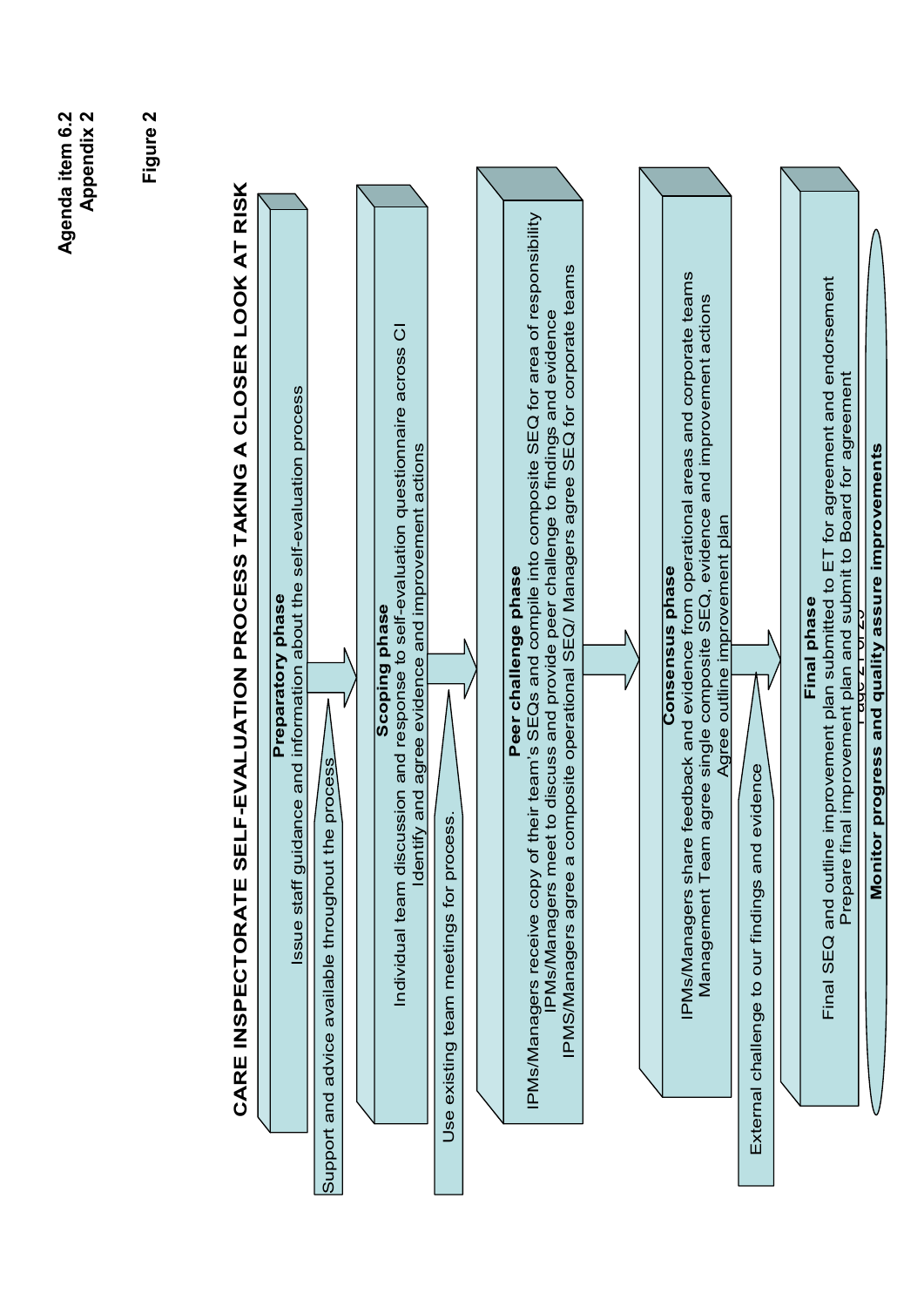# **13. An emerging Improvement Plan**

As described above, our planned self-evaluation will take a closer look at our current practice on risk. It will result in the production of a detailed strategic improvement plan that will have been developed with in put from a significant number of staff across the organisation. We will then have to consult more widely to determine priorities and take into account the views of those using services and other stakeholders.

However, the work done to date in considering best practice and in scoping existing practice within the Inspectorate suggests that there are some issues that we can already anticipate as requiring action including:

- $\triangleright$  Building staff confidence in identifying, assessing and acting promptly to mitigate risk;
- $\triangleright$  Achieving better quality and consistency in our assessments, recommendations and approaches;
- $\triangleright$  Accessing and acting on information we receive and identifying potential gaps in data;
- $\triangleright$  Escalation routes; develop processes to help staff identify important information and escalating these for prompt attention;
- $\triangleright$  Balancing development of additional tools/guidance with supporting sound professional judgement;
- $\triangleright$  Up-skilling staff and provision of time for analysis;
- $\triangleright$  Being mindful of public and other external perceptions of risk being overwhelmingly negative;
- $\triangleright$  Balancing any improvement work on our approach to risk with delivery of the inspection programme;
- $\triangleright$  Strengthening existing Quality Assurance arrangements and developing new ones for new methodologies;
- $\triangleright$  Improving the read across between operational tools;
- $\triangleright$  Improved and systematic feed through of data between scrutiny programmes and activities;
- $\triangleright$  Improved time line planning of work;
- $\triangleright$  Strengthening parts of our infrastructure to ensure it can effectively support operational practice and respond rapidly to changing business needs; and
- $\triangleright$  Need to have flexible approach for new methodologies.

There are a number of ways of addressing this. At the moment it is proposed to take the Framework forward under four work streams:

- Staff training and development (for example, provide training and guidance materials as appropriate, run half day training events across areas based on real case studies, identifying those in the organisation who already have the required knowledge and skills so they can act as an organisational resource).
- Strengthening Quality Assurance Procedures (for example, strengthened QCAS sampling, building on the QA processes used for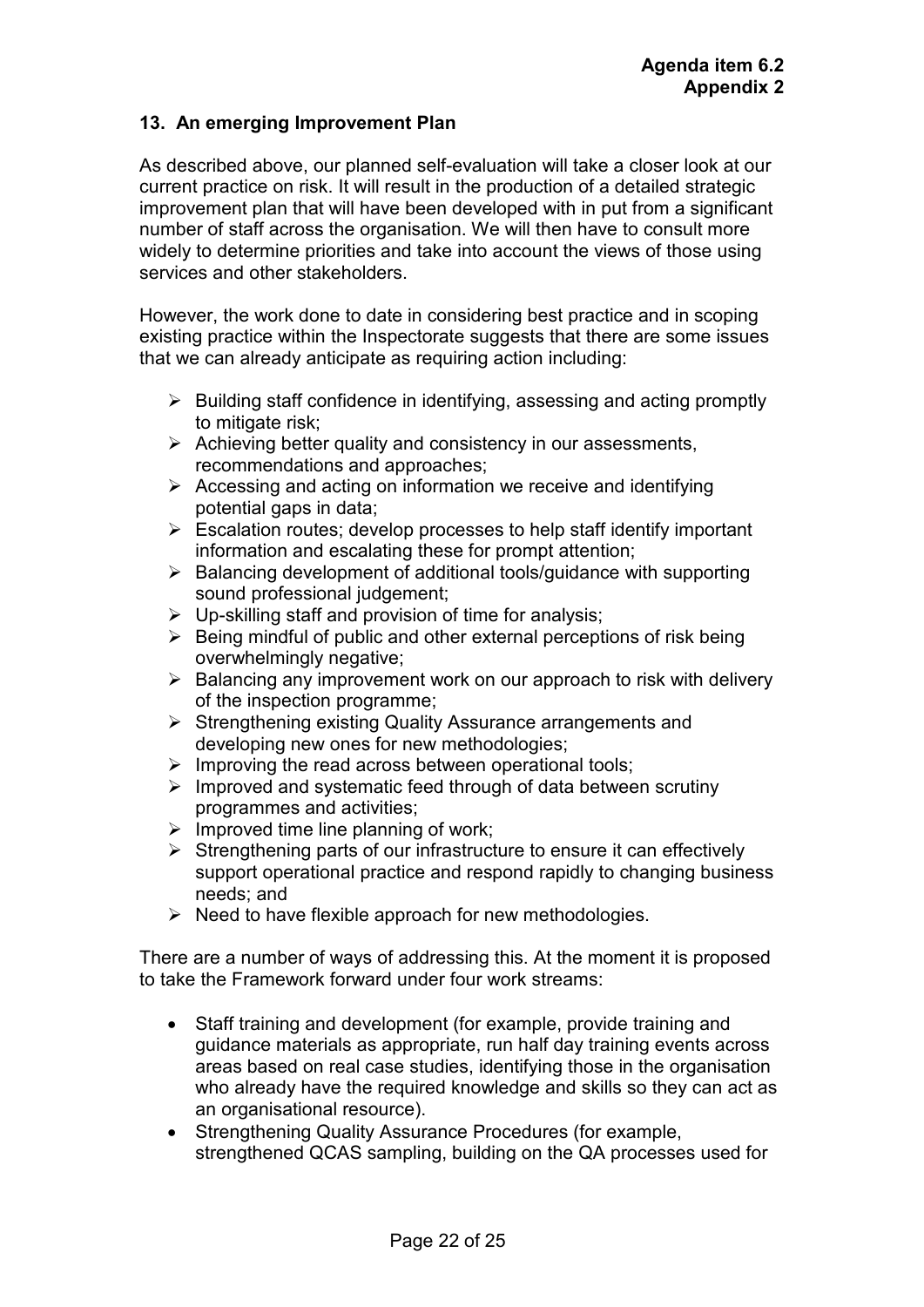local authority social work services inspections, training for inspector managers, and greater, more objective peer review).

- New organisational policies and procedures (for example, clarifying the organisational decision making process in respect of the handling of soft information).
- Improved ICT facilities so that staff can easily search for and retrieve the relevant information through a combination of good labelling and intelligent search facilities within the constraints of the Data Protection Act, Caldecott principles etc.

# **14. Governance arrangements**

The continuing development of the risk framework will be a dynamic process, which will necessitate it being updated and augmented as our methodologies and risk practice develop.

We will need to keep abreast of research developments, adapt and learn from the implementation of our improvement plan. Once complete, the improvement plan will need to be monitored and revised each year. It will be important to provide feedback to staff on progress with implementation.

There is likely to be an ongoing role for oversight of the plan so potentially a Risk Framework Implementation group and project lead, accountable to a programme board and the Executive Team, will be required to ensure links in the next stage, both within and outwith the organisation, are maintained. It is likely the current composition of these groups may need to change to reflect this. Ongoing links with the Intelligence Framework also need to be maintained.

## **15. Resources**

Until the self-evaluation exercise is completed we are not able to finalise the improvement plan and accurately predict what the resource implications for developing this work will be. However, it is already possible to predict there is a need for additional skills development of staff across the organisation to ensure that people are clear and confident about assessing and mitigating risk, as well as strengthened quality assurance processes, the development of new organisational policies, and possible software changes.

Within a tightening financial envelope it will be challenging for us, and for others, to maintain the skills required and there may be scope to explore sharing specialist skills between organisations and benefit from the increasing emphasis on multi-agency working.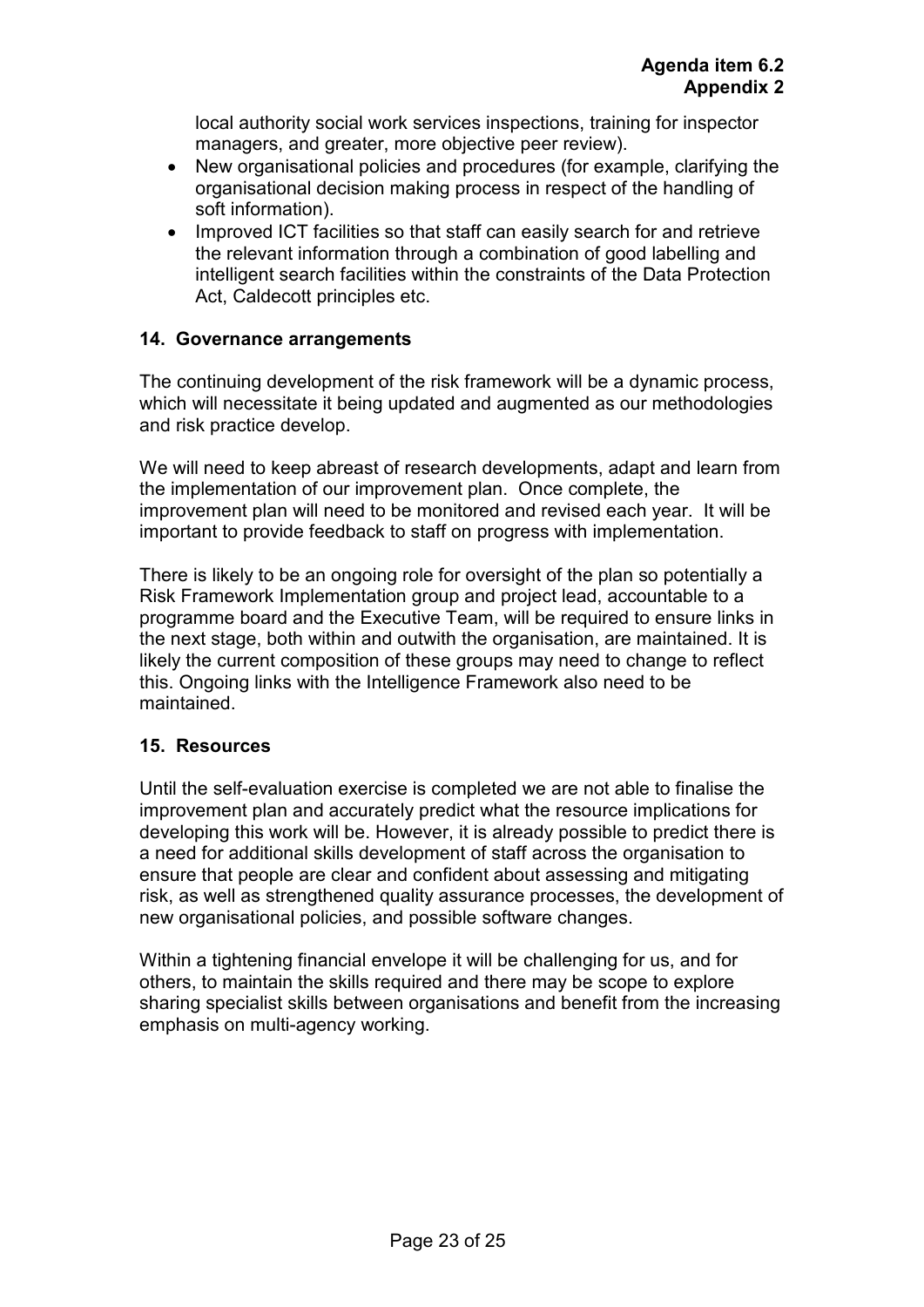# **Bibliography**

- 1. Independence, Choice and Risk: A Guide to Best Practice in Supported Decision Making. Department of Health. 2007.
- 2. Alarm: Core Competencies in Public Service Risk Management. Council for Administration (CFA). 2011.
- 3. Commission on the Future Delivery of Public Services. 2011.
- 4. Decision making and social work in Scotland: The role of evidence and practice wisdom. IRISS. 2011.
- 5. Statement of Government Policy on Adult Safeguarding. Department of Health.  $16<sup>th</sup>$  May 2011.
- 6. Effective Approaches to Risk Assessment in Social Work: An International Literature Review. The Scottish Government. 2007.
- 7. The design of an alternative Balanced Scorecard framework for public and voluntary organisations. Max Moullin. Sheffield Hallam University. Perspectives on Performance Volume 5 Issue1.
- 8. Enabling risk and ensuring safety: self-directed support and personal budgets. Sarah Carr. SCIE report 36. November 2010 and Research paper. The Journal of Adult Protection. Vol 13 No. 3 2011.
- 9. Shared Services Strategic Framework: Dexter Whitfield. European Services Strategy Unit. 2007.
- 10. OVERVIEW: Framework for Risk Assessment, Management and Evaluation: FRAME. Risk Management Authority. September 2011.
- 11. Framework for Risk Assessment, Management and Evaluation: FRAME. Risk Management Authority. July 2011.
- 12. Positive Risk Taking Policy: Gateshead Council. Community Based Services. Undated.
- 13. Integrated Risk Management As A Framework for Organisational Success. Dr David Hillson. PMI Global Congress Proceedings. 2006.
- 14. A Risk Management Standard: Published by AIRMIC, ALARM, IRM. 2002.
- 15. A Review of the Research Evidence Surrounding Risk Perceptions, Risk Management Strategies and their Consequences in Adult Social Care for Different Groups of Service Users. Wendy Mitchell and Caroline Glendenning. Working Paper No. DHR 2180 01.07. Social Policy Research Unit. University of York. 2007.
- 16. Towards A Risk Maturity Model: Dr David Hillson. The International Journal of Project & Business Risk Management. Vol 1 No.1 Spring 1997.
- 17. National risk framework to support assessment of children and young people – draft for pilot authorities. Scottish Government . November 2011.
- 18. Social Work Inspection Agency Guides: Strategic Commissioning (Sept 2009); Managing And Improving Performance (Dec 2009); Leadership (Sept 2010); Leadership (March 2011); Supported Self-Evaluation (Jan 2009); Performance Improvement Handbook 2010-2011.
- 19. Multi Agency Public Protection Arrangements (MAPPA) National Guidance. Scottish Government. January 2012
- 20. Effective approaches to risk assessment in social work: an international literature review. Scottish Executive. July 2007